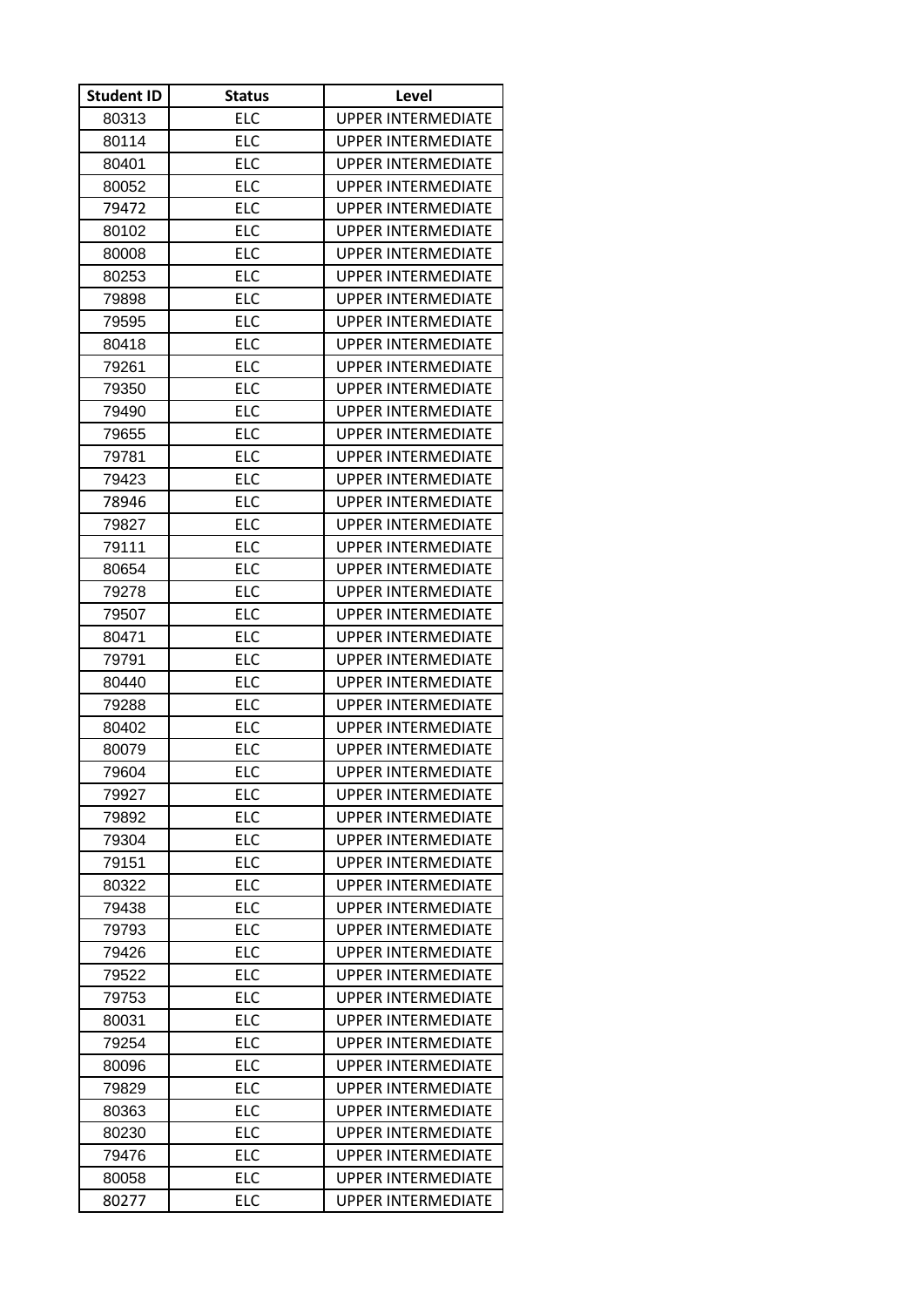| 79881 | <b>ELC</b> | UPPER INTERMEDIATE        |
|-------|------------|---------------------------|
| 80245 | <b>ELC</b> | UPPER INTERMEDIATE        |
| 79799 | <b>ELC</b> | UPPER INTERMEDIATE        |
| 79849 | <b>ELC</b> | <b>UPPER INTERMEDIATE</b> |
| 79660 | <b>ELC</b> | <b>UPPER INTERMEDIATE</b> |
| 80420 | <b>ELC</b> | UPPER INTERMEDIATE        |
| 80388 | <b>ELC</b> | <b>UPPER INTERMEDIATE</b> |
| 80062 | <b>ELC</b> | <b>UPPER INTERMEDIATE</b> |
| 79833 | <b>ELC</b> | <b>UPPER INTERMEDIATE</b> |
| 79354 | <b>ELC</b> | UPPER INTERMEDIATE        |
| 79981 | <b>ELC</b> | <b>UPPER INTERMEDIATE</b> |
| 79984 | <b>ELC</b> | UPPER INTERMEDIATE        |
| 80264 | <b>ELC</b> | <b>UPPER INTERMEDIATE</b> |
| 79671 | <b>ELC</b> | <b>UPPER INTERMEDIATE</b> |
| 79198 | ELC        | UPPER INTERMEDIATE        |
| 75429 | <b>ELC</b> | UPPER INTERMEDIATE        |
| 80178 | <b>ELC</b> | UPPER INTERMEDIATE        |
| 79874 | <b>ELC</b> | <b>UPPER INTERMEDIATE</b> |
| 79272 | <b>ELC</b> | <b>UPPER INTERMEDIATE</b> |
| 79736 | <b>ELC</b> | <b>UPPER INTERMEDIATE</b> |
| 79694 | <b>ELC</b> | <b>UPPER INTERMEDIATE</b> |
| 80362 | <b>ELC</b> | <b>UPPER INTERMEDIATE</b> |
| 79393 | <b>ELC</b> | <b>UPPER INTERMEDIATE</b> |
| 80051 | <b>ELC</b> | <b>UPPER INTERMEDIATE</b> |
| 80396 | <b>ELC</b> | <b>UPPER INTERMEDIATE</b> |
| 80061 | <b>ELC</b> | <b>UPPER INTERMEDIATE</b> |
| 79504 | <b>ELC</b> | UPPER INTERMEDIATE        |
| 79819 | <b>ELC</b> | <b>UPPER INTERMEDIATE</b> |
| 79531 | <b>ELC</b> | <b>UPPER INTERMEDIATE</b> |
| 79730 | <b>ELC</b> | <b>UPPER INTERMEDIATE</b> |
| 79682 | ELC        | UPPER INTERMEDIATE        |
| 80074 | ELC        | <b>UPPER INTERMEDIATE</b> |
| 79145 | <b>ELC</b> | <b>UPPER INTERMEDIATE</b> |
| 79697 | ELC        | <b>UPPER INTERMEDIATE</b> |
| 79790 | <b>ELC</b> | <b>UPPER INTERMEDIATE</b> |
| 80187 | ELC        | <b>UPPER INTERMEDIATE</b> |
| 79389 | ELC        | <b>UPPER INTERMEDIATE</b> |
| 79635 | <b>ELC</b> | <b>UPPER INTERMEDIATE</b> |
|       |            |                           |
| 80850 | <b>ELC</b> | UPPER INTERMEDIATE        |
| 79457 | <b>ELC</b> | <b>UPPER INTERMEDIATE</b> |
| 80900 | ELC        | <b>UPPER INTERMEDIATE</b> |
| 79412 | <b>ELC</b> | UPPER INTERMEDIATE        |
| 79795 | <b>ELC</b> | UPPER INTERMEDIATE        |
| 80202 | <b>ELC</b> | <b>UPPER INTERMEDIATE</b> |
| 79663 | <b>ELC</b> | <b>UPPER INTERMEDIATE</b> |
| 80428 | ELC        | UPPER INTERMEDIATE        |
| 79120 | <b>ELC</b> | <b>UPPER INTERMEDIATE</b> |
| 79948 | <b>ELC</b> | <b>UPPER INTERMEDIATE</b> |
| 79606 | ELC        | <b>UPPER INTERMEDIATE</b> |
| 79453 | ELC        | <b>UPPER INTERMEDIATE</b> |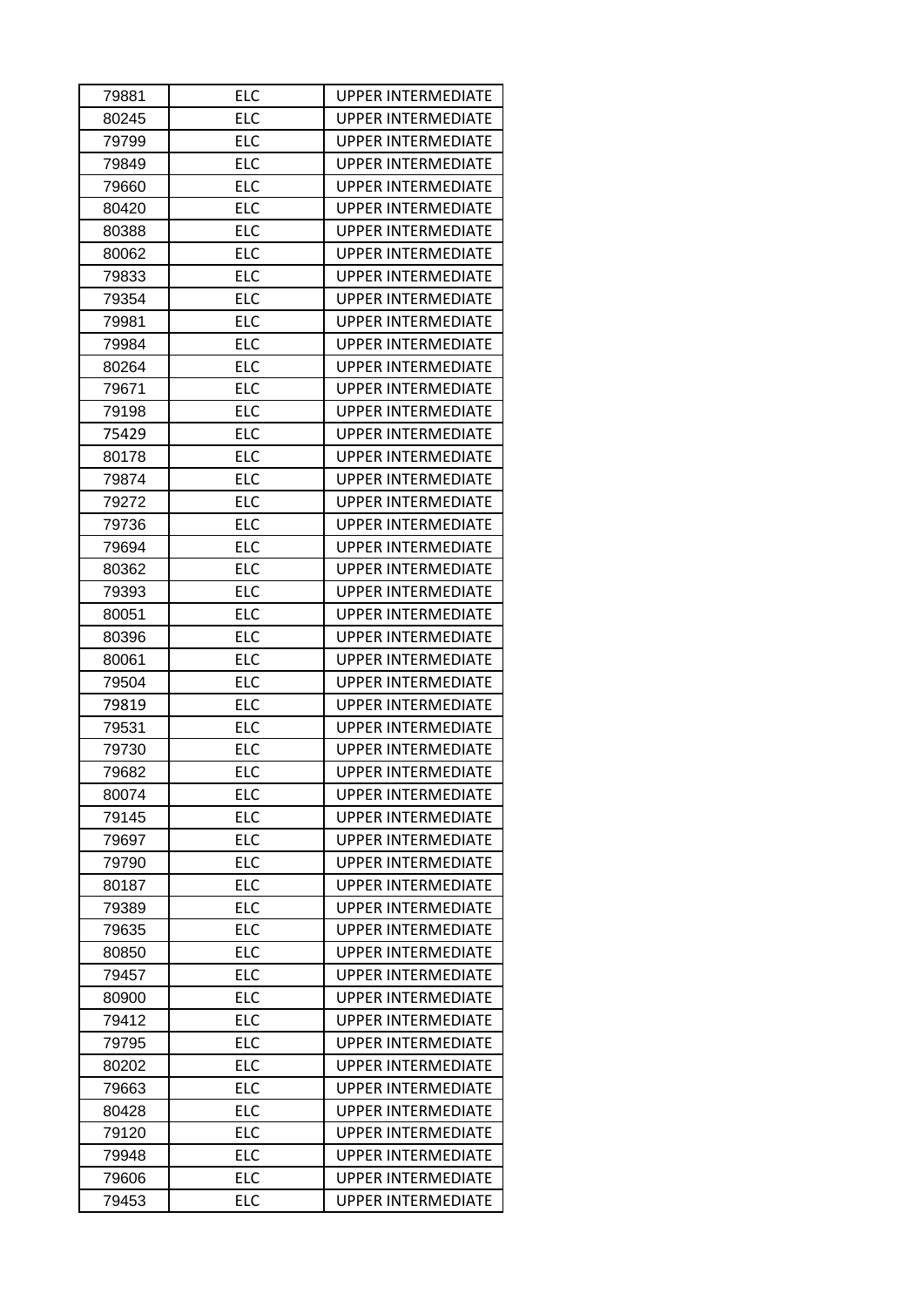| 79351 | ELC        | <b>UPPER INTERMEDIATE</b> |
|-------|------------|---------------------------|
| 79666 | <b>ELC</b> | <b>UPPER INTERMEDIATE</b> |
| 80029 | <b>ELC</b> | <b>UPPER INTERMEDIATE</b> |
| 79369 | <b>ELC</b> | <b>UPPER INTERMEDIATE</b> |
| 79121 | <b>ELC</b> | <b>UPPER INTERMEDIATE</b> |
| 79742 | <b>ELC</b> | <b>UPPER INTERMEDIATE</b> |
| 79346 | <b>ELC</b> | <b>UPPER INTERMEDIATE</b> |
| 80136 | <b>ELC</b> | <b>UPPER INTERMEDIATE</b> |
| 79295 | <b>ELC</b> | <b>UPPER INTERMEDIATE</b> |
| 79647 | <b>ELC</b> | <b>UPPER INTERMEDIATE</b> |
| 56556 | <b>ELC</b> | <b>UPPER INTERMEDIATE</b> |
| 80013 | <b>ELC</b> | <b>UPPER INTERMEDIATE</b> |
| 80083 | <b>ELC</b> | <b>UPPER INTERMEDIATE</b> |
| 79582 | <b>ELC</b> | <b>UPPER INTERMEDIATE</b> |
| 79904 | <b>ELC</b> | <b>UPPER INTERMEDIATE</b> |
| 80633 | <b>ELC</b> | <b>UPPER INTERMEDIATE</b> |
| 79417 | <b>ELC</b> | <b>UPPER INTERMEDIATE</b> |
| 80004 | <b>ELC</b> | <b>UPPER INTERMEDIATE</b> |
| 80034 | <b>ELC</b> | <b>UPPER INTERMEDIATE</b> |
| 80422 | <b>ELC</b> | <b>UPPER INTERMEDIATE</b> |
| 79199 | <b>ELC</b> | <b>UPPER INTERMEDIATE</b> |
| 79425 | <b>ELC</b> | <b>UPPER INTERMEDIATE</b> |
| 79838 | <b>ELC</b> | <b>UPPER INTERMEDIATE</b> |
| 80011 | <b>ELC</b> | <b>UPPER INTERMEDIATE</b> |
| 79696 | <b>ELC</b> | <b>UPPER INTERMEDIATE</b> |
| 79998 | <b>ELC</b> | <b>UPPER INTERMEDIATE</b> |
| 79287 | <b>ELC</b> | <b>UPPER INTERMEDIATE</b> |
| 79321 | <b>ELC</b> | <b>UPPER INTERMEDIATE</b> |
| 79538 | <b>ELC</b> | <b>UPPER INTERMEDIATE</b> |
| 79641 | <b>ELC</b> | <b>UPPER INTERMEDIATE</b> |
| 80690 | <b>ELC</b> | <b>UPPER INTERMEDIATE</b> |
| 79564 | ELC        | <b>UPPER INTERMEDIATE</b> |
| 79678 | <b>ELC</b> | <b>UPPER INTERMEDIATE</b> |
| 79596 | <b>ELC</b> | <b>UPPER INTERMEDIATE</b> |
| 80297 | <b>ELC</b> | <b>UPPER INTERMEDIATE</b> |
| 79857 | <b>ELC</b> | <b>UPPER INTERMEDIATE</b> |
| 80538 | <b>ELC</b> | <b>UPPER INTERMEDIATE</b> |
| 80377 | <b>ELC</b> | <b>UPPER INTERMEDIATE</b> |
| 79687 | <b>ELC</b> | <b>UPPER INTERMEDIATE</b> |
| 79939 | <b>ELC</b> | <b>UPPER INTERMEDIATE</b> |
| 79980 | <b>ELC</b> | <b>UPPER INTERMEDIATE</b> |
| 79415 | <b>ELC</b> | <b>UPPER INTERMEDIATE</b> |
| 79851 | <b>ELC</b> | <b>UPPER INTERMEDIATE</b> |
| 79314 | <b>ELC</b> | <b>UPPER INTERMEDIATE</b> |
| 79681 | <b>ELC</b> | <b>UPPER INTERMEDIATE</b> |
| 80231 | <b>ELC</b> | <b>UPPER INTERMEDIATE</b> |
| 79760 | <b>ELC</b> | <b>UPPER INTERMEDIATE</b> |
| 79825 |            |                           |
|       | <b>ELC</b> | <b>UPPER INTERMEDIATE</b> |
| 80110 | <b>ELC</b> | <b>UPPER INTERMEDIATE</b> |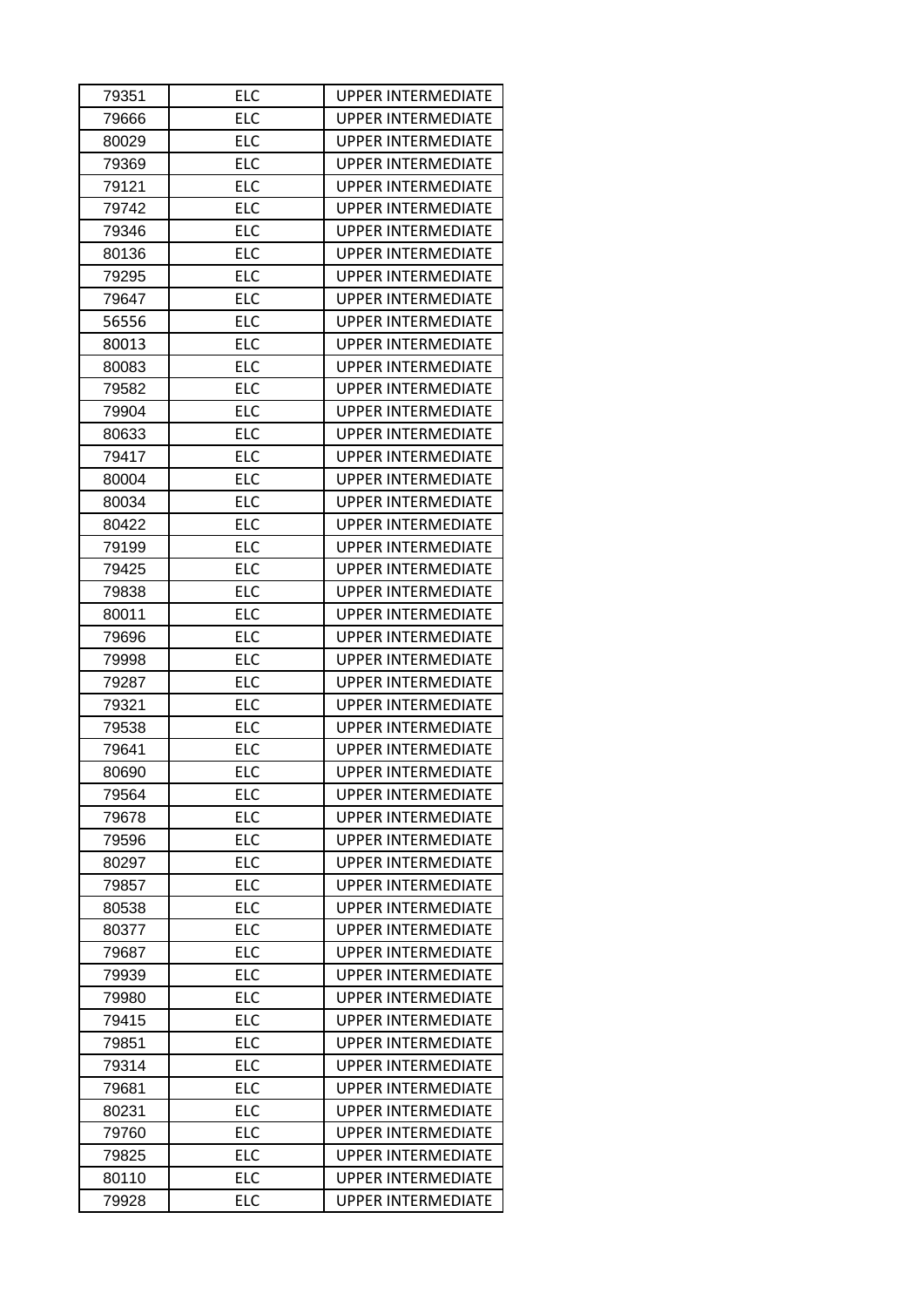| 79207 | ELC        | <b>UPPER INTERMEDIATE</b> |
|-------|------------|---------------------------|
| 80175 | <b>ELC</b> | <b>UPPER INTERMEDIATE</b> |
| 79758 | <b>ELC</b> | <b>UPPER INTERMEDIATE</b> |
| 79779 | <b>ELC</b> | <b>UPPER INTERMEDIATE</b> |
| 79695 | <b>ELC</b> | <b>UPPER INTERMEDIATE</b> |
| 79195 | <b>ELC</b> | <b>UPPER INTERMEDIATE</b> |
| 80282 | <b>ELC</b> | <b>UPPER INTERMEDIATE</b> |
| 79550 | <b>ELC</b> | <b>UPPER INTERMEDIATE</b> |
| 80271 | <b>ELC</b> | <b>UPPER INTERMEDIATE</b> |
| 80239 | <b>ELC</b> | <b>UPPER INTERMEDIATE</b> |
| 80268 | <b>ELC</b> | <b>UPPER INTERMEDIATE</b> |
| 79601 | <b>ELC</b> | <b>UPPER INTERMEDIATE</b> |
| 79419 | <b>ELC</b> | <b>UPPER INTERMEDIATE</b> |
| 79762 | <b>ELC</b> | <b>UPPER INTERMEDIATE</b> |
| 79440 | <b>ELC</b> | <b>UPPER INTERMEDIATE</b> |
| 79809 | <b>ELC</b> | <b>UPPER INTERMEDIATE</b> |
| 80012 | <b>ELC</b> | <b>UPPER INTERMEDIATE</b> |
| 79557 | <b>ELC</b> | UPPER INTERMEDIATE        |
| 80283 | <b>ELC</b> | <b>UPPER INTERMEDIATE</b> |
| 79659 | <b>ELC</b> | <b>UPPER INTERMEDIATE</b> |
| 79521 | <b>ELC</b> | <b>UPPER INTERMEDIATE</b> |
| 80257 | <b>ELC</b> | <b>UPPER INTERMEDIATE</b> |
| 79282 | <b>ELC</b> | <b>UPPER INTERMEDIATE</b> |
| 80041 | <b>ELC</b> | <b>UPPER INTERMEDIATE</b> |
| 79634 | <b>ELC</b> | <b>UPPER INTERMEDIATE</b> |
| 79891 | <b>ELC</b> | <b>UPPER INTERMEDIATE</b> |
| 80484 | <b>ELC</b> | <b>UPPER INTERMEDIATE</b> |
| 79805 | <b>ELC</b> | <b>UPPER INTERMEDIATE</b> |
| 79233 | <b>ELC</b> | <b>UPPER INTERMEDIATE</b> |
| 80302 | <b>ELC</b> | <b>UPPER INTERMEDIATE</b> |
| 79334 | <b>ELC</b> | <b>UPPER INTERMEDIATE</b> |
| 80197 | <b>ELC</b> | <b>UPPER INTERMEDIATE</b> |
| 80129 | <b>ELC</b> | <b>UPPER INTERMEDIATE</b> |
| 80109 | <b>ELC</b> | <b>INTERMEDIATE</b>       |
| 79569 | <b>ELC</b> | <b>INTERMEDIATE</b>       |
| 80149 | <b>ELC</b> | <b>INTERMEDIATE</b>       |
| 79729 | <b>ELC</b> | <b>INTERMEDIATE</b>       |
| 79302 | <b>ELC</b> | INTERMEDIATE              |
| 79467 | <b>ELC</b> | <b>INTERMEDIATE</b>       |
| 79496 | <b>ELC</b> | <b>INTERMEDIATE</b>       |
| 79901 | <b>ELC</b> | <b>INTERMEDIATE</b>       |
| 79537 | <b>ELC</b> | <b>INTERMEDIATE</b>       |
| 80359 | <b>ELC</b> | <b>INTERMEDIATE</b>       |
| 79192 | <b>ELC</b> | <b>INTERMEDIATE</b>       |
| 80348 | <b>ELC</b> | <b>INTERMEDIATE</b>       |
| 79209 | <b>ELC</b> | <b>INTERMEDIATE</b>       |
| 80016 | <b>ELC</b> | <b>INTERMEDIATE</b>       |
| 80333 | <b>ELC</b> | <b>INTERMEDIATE</b>       |
|       |            |                           |
| 79577 | <b>ELC</b> | <b>INTERMEDIATE</b>       |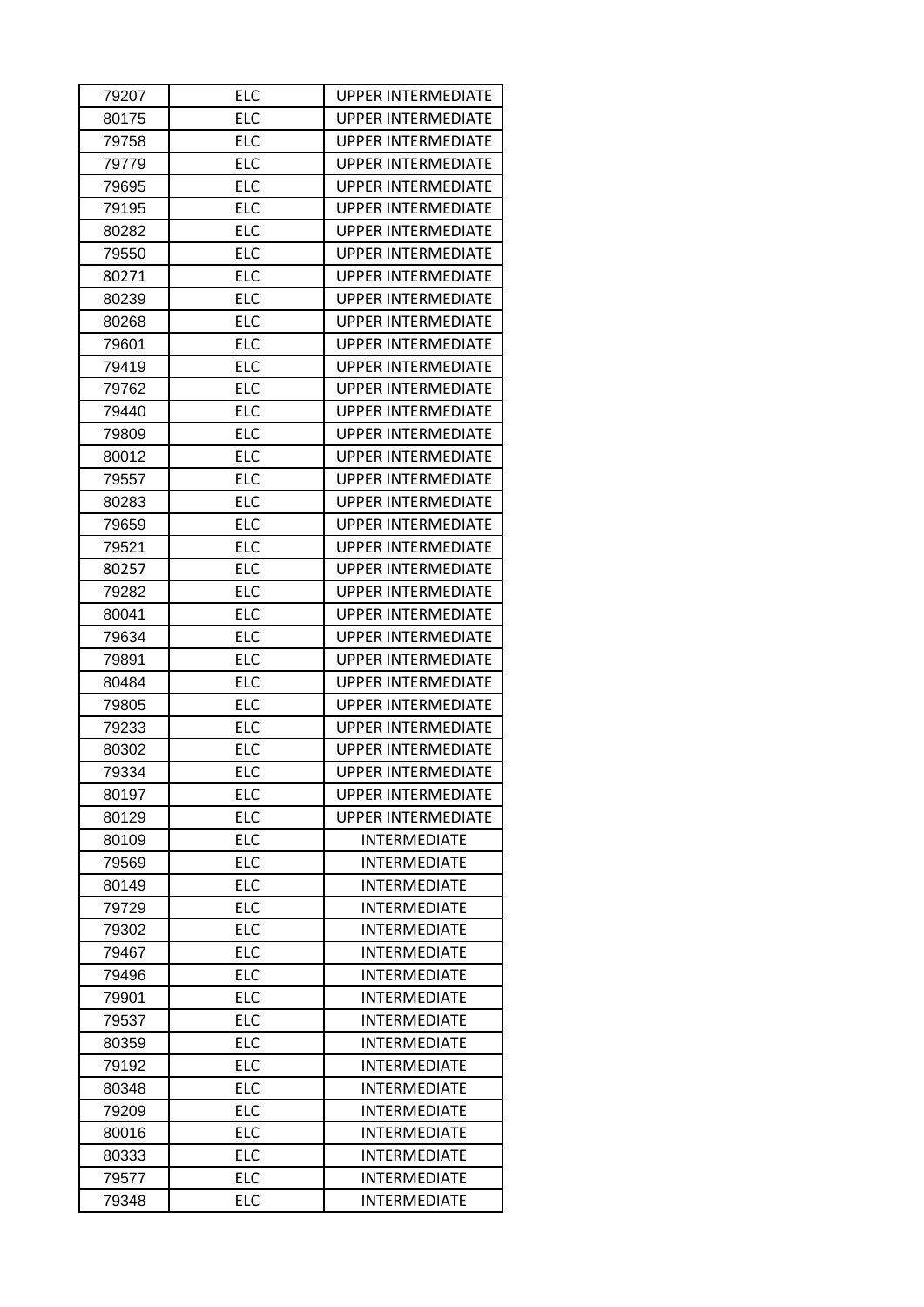| 80059 | ELC        | <b>INTERMEDIATE</b> |
|-------|------------|---------------------|
| 79662 | <b>ELC</b> | <b>INTERMEDIATE</b> |
| 79765 | <b>ELC</b> | <b>INTERMEDIATE</b> |
| 79852 | <b>ELC</b> | <b>INTERMEDIATE</b> |
| 79190 | <b>ELC</b> | <b>INTERMEDIATE</b> |
| 80130 | <b>ELC</b> | <b>INTERMEDIATE</b> |
| 80223 | <b>ELC</b> | <b>INTERMEDIATE</b> |
| 80135 | <b>ELC</b> | <b>INTERMEDIATE</b> |
| 79534 | <b>ELC</b> | <b>INTERMEDIATE</b> |
| 79780 | <b>ELC</b> | <b>INTERMEDIATE</b> |
| 79636 | <b>ELC</b> | <b>INTERMEDIATE</b> |
| 80030 | <b>ELC</b> | <b>INTERMEDIATE</b> |
| 80807 | <b>ELC</b> | <b>INTERMEDIATE</b> |
| 79940 | <b>ELC</b> | <b>INTERMEDIATE</b> |
| 79570 | <b>ELC</b> | <b>INTERMEDIATE</b> |
| 79546 | <b>ELC</b> | <b>INTERMEDIATE</b> |
| 79437 | <b>ELC</b> | <b>INTERMEDIATE</b> |
| 79285 | <b>ELC</b> | <b>INTERMEDIATE</b> |
| 80474 | <b>ELC</b> | <b>INTERMEDIATE</b> |
| 79513 | <b>ELC</b> | <b>INTERMEDIATE</b> |
| 79997 | <b>ELC</b> | <b>INTERMEDIATE</b> |
| 79814 | <b>ELC</b> | <b>INTERMEDIATE</b> |
| 79236 | <b>ELC</b> | <b>INTERMEDIATE</b> |
| 80147 | <b>ELC</b> | <b>INTERMEDIATE</b> |
| 79124 | <b>ELC</b> | <b>INTERMEDIATE</b> |
| 79677 | <b>ELC</b> | <b>INTERMEDIATE</b> |
| 79360 | <b>ELC</b> | <b>INTERMEDIATE</b> |
| 80045 | <b>ELC</b> | <b>INTERMEDIATE</b> |
| 80101 | <b>ELC</b> | <b>INTERMEDIATE</b> |
| 80469 | <b>ELC</b> | <b>INTERMEDIATE</b> |
| 80111 | <b>ELC</b> | <b>INTERMEDIATE</b> |
| 79929 | <b>ELC</b> | <b>INTERMEDIATE</b> |
| 79535 | <b>ELC</b> | <b>INTERMEDIATE</b> |
| 80426 | <b>ELC</b> | <b>INTERMEDIATE</b> |
| 79620 | <b>ELC</b> | <b>INTERMEDIATE</b> |
| 79626 | <b>ELC</b> | <b>INTERMEDIATE</b> |
| 79454 | <b>ELC</b> | <b>INTERMEDIATE</b> |
| 79269 | <b>ELC</b> | <b>INTERMEDIATE</b> |
| 79896 | <b>ELC</b> | <b>INTERMEDIATE</b> |
| 79835 | <b>ELC</b> | <b>INTERMEDIATE</b> |
| 79156 | <b>ELC</b> | <b>INTERMEDIATE</b> |
| 80057 | <b>ELC</b> | <b>INTERMEDIATE</b> |
| 79174 | <b>ELC</b> | <b>INTERMEDIATE</b> |
| 79680 | <b>ELC</b> | <b>INTERMEDIATE</b> |
| 79139 | <b>ELC</b> | <b>INTERMEDIATE</b> |
| 80432 | <b>ELC</b> | <b>INTERMEDIATE</b> |
| 79475 | <b>ELC</b> | <b>INTERMEDIATE</b> |
| 80326 | <b>ELC</b> | <b>INTERMEDIATE</b> |
| 78958 | <b>ELC</b> | <b>INTERMEDIATE</b> |
| 79864 | <b>ELC</b> | INTERMEDIATE        |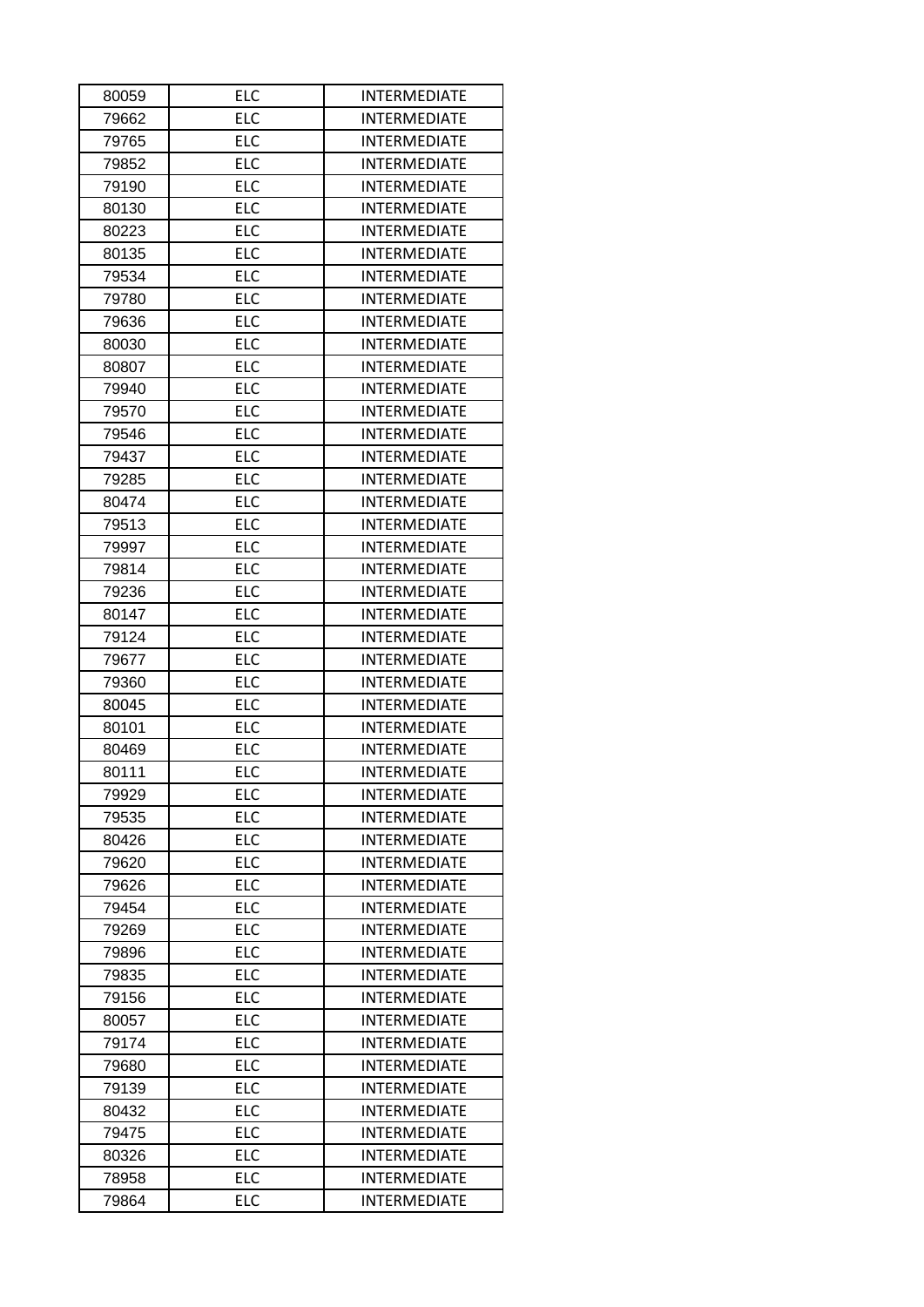| 79912 | <b>ELC</b> | <b>INTERMEDIATE</b> |  |
|-------|------------|---------------------|--|
| 79701 | <b>ELC</b> | <b>INTERMEDIATE</b> |  |
| 79293 | <b>ELC</b> | <b>INTERMEDIATE</b> |  |
| 79749 | <b>ELC</b> | <b>INTERMEDIATE</b> |  |
| 79988 | <b>ELC</b> | <b>INTERMEDIATE</b> |  |
| 79214 | <b>ELC</b> | <b>INTERMEDIATE</b> |  |
| 79906 | <b>ELC</b> | <b>INTERMEDIATE</b> |  |
| 79756 | <b>ELC</b> | <b>INTERMEDIATE</b> |  |
| 80250 | <b>ELC</b> | <b>INTERMEDIATE</b> |  |
| 79441 | <b>ELC</b> | <b>INTERMEDIATE</b> |  |
| 78971 | <b>ELC</b> | <b>INTERMEDIATE</b> |  |
| 79936 | <b>ELC</b> | <b>INTERMEDIATE</b> |  |
| 79404 | <b>ELC</b> | <b>INTERMEDIATE</b> |  |
| 80912 | <b>ELC</b> | <b>INTERMEDIATE</b> |  |
| 79275 | <b>ELC</b> | <b>INTERMEDIATE</b> |  |
| 79775 | <b>ELC</b> | <b>INTERMEDIATE</b> |  |
| 80480 | <b>ELC</b> | <b>INTERMEDIATE</b> |  |
| 79163 | <b>ELC</b> | <b>INTERMEDIATE</b> |  |
| 79217 | <b>ELC</b> | <b>INTERMEDIATE</b> |  |
| 79446 | <b>ELC</b> | <b>INTERMEDIATE</b> |  |
| 79566 | <b>ELC</b> | <b>INTERMEDIATE</b> |  |
| 79358 | <b>ELC</b> | <b>INTERMEDIATE</b> |  |
| 79212 | <b>ELC</b> | <b>INTERMEDIATE</b> |  |
| 79277 | <b>ELC</b> | <b>INTERMEDIATE</b> |  |
| 79221 | <b>ELC</b> | <b>INTERMEDIATE</b> |  |
| 79134 | <b>ELC</b> | <b>INTERMEDIATE</b> |  |
| 80116 | <b>ELC</b> | <b>INTERMEDIATE</b> |  |
| 79922 | <b>ELC</b> | <b>INTERMEDIATE</b> |  |
| 80046 | <b>ELC</b> | <b>INTERMEDIATE</b> |  |
| 80023 | <b>ELC</b> | <b>INTERMEDIATE</b> |  |
| 80455 | <b>ELC</b> | <b>INTERMEDIATE</b> |  |
| 79401 | <b>ELC</b> | <b>INTERMEDIATE</b> |  |
| 79424 | <b>ELC</b> | <b>INTERMEDIATE</b> |  |
| 79767 | <b>ELC</b> | <b>INTERMEDIATE</b> |  |
| 79379 | <b>ELC</b> | <b>INTERMEDIATE</b> |  |
| 79541 | <b>ELC</b> | <b>INTERMEDIATE</b> |  |
| 79831 | <b>ELC</b> | <b>INTERMEDIATE</b> |  |
| 79788 | <b>ELC</b> | <b>INTERMEDIATE</b> |  |
| 80382 | <b>ELC</b> | <b>INTERMEDIATE</b> |  |
| 80425 | <b>ELC</b> | <b>INTERMEDIATE</b> |  |
| 80026 | <b>ELC</b> | <b>INTERMEDIATE</b> |  |
| 79985 | <b>ELC</b> | <b>INTERMEDIATE</b> |  |
| 80290 | <b>ELC</b> | <b>INTERMEDIATE</b> |  |
| 79442 | <b>ELC</b> | <b>INTERMEDIATE</b> |  |
| 79725 | <b>ELC</b> | <b>INTERMEDIATE</b> |  |
| 79502 | <b>ELC</b> | <b>INTERMEDIATE</b> |  |
| 79218 | <b>ELC</b> | <b>INTERMEDIATE</b> |  |
| 79241 | <b>ELC</b> | <b>INTERMEDIATE</b> |  |
| 79418 | <b>ELC</b> | <b>INTERMEDIATE</b> |  |
| 79196 | <b>ELC</b> | INTERMEDIATE        |  |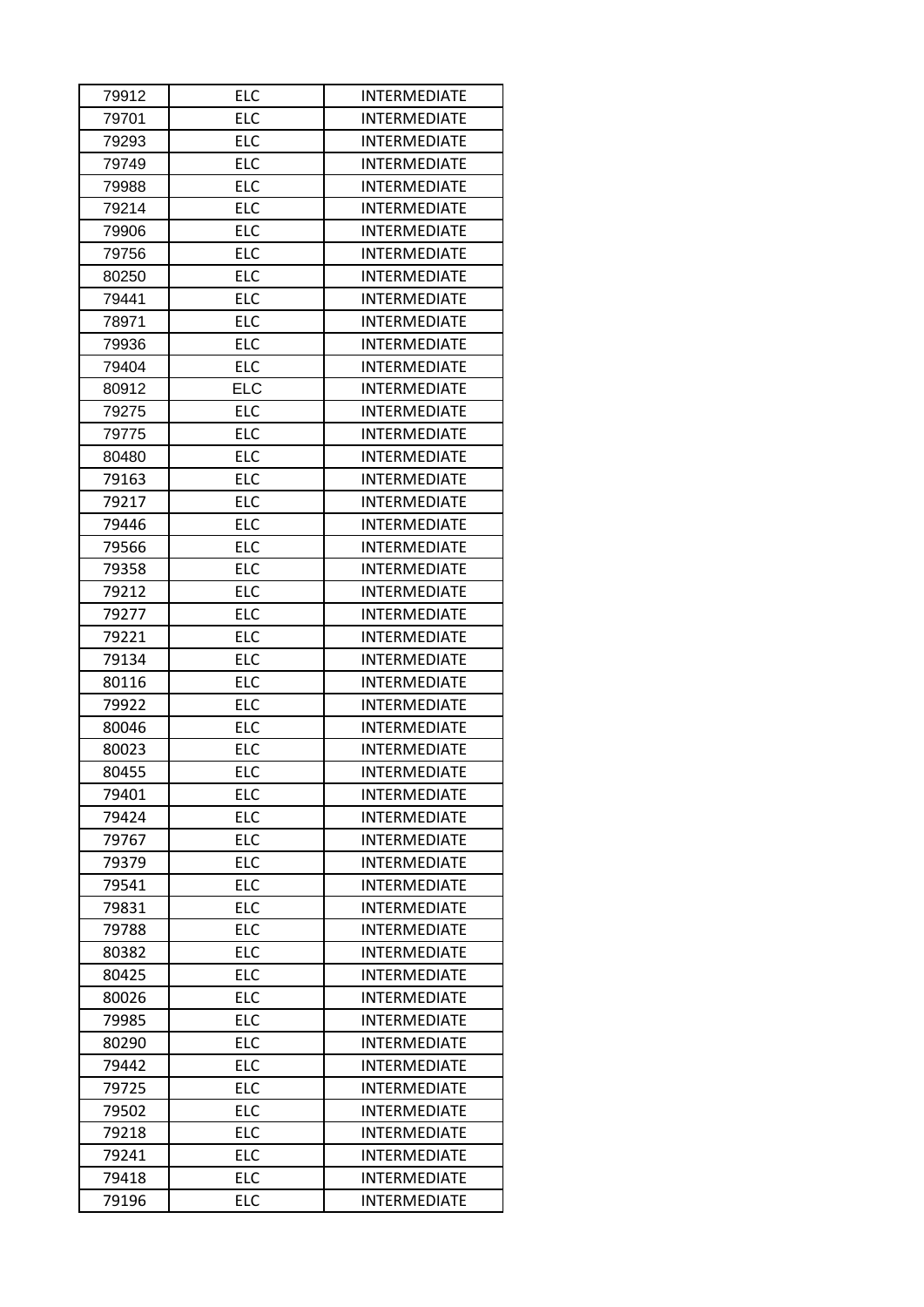| 79486 | <b>ELC</b> | <b>INTERMEDIATE</b> |  |
|-------|------------|---------------------|--|
| 80010 | <b>ELC</b> | <b>INTERMEDIATE</b> |  |
| 80159 | <b>ELC</b> | <b>INTERMEDIATE</b> |  |
| 80018 | <b>ELC</b> | <b>INTERMEDIATE</b> |  |
| 80167 | <b>ELC</b> | <b>INTERMEDIATE</b> |  |
| 80476 | <b>ELC</b> | <b>INTERMEDIATE</b> |  |
| 79532 | <b>ELC</b> | <b>INTERMEDIATE</b> |  |
| 79328 | <b>ELC</b> | <b>INTERMEDIATE</b> |  |
| 79493 | <b>ELC</b> | <b>INTERMEDIATE</b> |  |
| 79161 | <b>ELC</b> | <b>INTERMEDIATE</b> |  |
| 79571 | <b>ELC</b> | <b>INTERMEDIATE</b> |  |
| 79808 | <b>ELC</b> | <b>INTERMEDIATE</b> |  |
| 79607 | <b>ELC</b> | <b>INTERMEDIATE</b> |  |
| 79610 | <b>ELC</b> | <b>INTERMEDIATE</b> |  |
| 79777 | <b>ELC</b> | <b>INTERMEDIATE</b> |  |
| 79355 | <b>ELC</b> | <b>INTERMEDIATE</b> |  |
| 80112 | <b>ELC</b> | <b>INTERMEDIATE</b> |  |
| 79961 | <b>ELC</b> | <b>INTERMEDIATE</b> |  |
| 80465 | <b>ELC</b> | <b>INTERMEDIATE</b> |  |
| 80448 | <b>ELC</b> | <b>INTERMEDIATE</b> |  |
| 79505 | <b>ELC</b> | <b>INTERMEDIATE</b> |  |
| 80349 | <b>ELC</b> | <b>INTERMEDIATE</b> |  |
| 79686 | <b>ELC</b> | <b>INTERMEDIATE</b> |  |
| 79159 | <b>ELC</b> | <b>INTERMEDIATE</b> |  |
| 79778 | <b>ELC</b> | <b>INTERMEDIATE</b> |  |
| 79739 | <b>ELC</b> | <b>INTERMEDIATE</b> |  |
| 80126 | <b>ELC</b> | <b>INTERMEDIATE</b> |  |
| 79934 | <b>ELC</b> | <b>INTERMEDIATE</b> |  |
| 79273 | <b>ELC</b> | <b>INTERMEDIATE</b> |  |
| 79591 | <b>ELC</b> | <b>INTERMEDIATE</b> |  |
| 79125 | <b>ELC</b> | <b>INTERMEDIATE</b> |  |
| 79768 | <b>ELC</b> | <b>INTERMEDIATE</b> |  |
| 79649 | <b>ELC</b> | INTERMEDIATE        |  |
| 79371 | <b>ELC</b> | <b>INTERMEDIATE</b> |  |
| 79303 | <b>ELC</b> | <b>INTERMEDIATE</b> |  |
| 79153 | <b>ELC</b> | <b>INTERMEDIATE</b> |  |
| 79719 | <b>ELC</b> | <b>INTERMEDIATE</b> |  |
| 79674 | <b>ELC</b> | <b>INTERMEDIATE</b> |  |
| 80047 | <b>ELC</b> | <b>INTERMEDIATE</b> |  |
| 79921 | <b>ELC</b> | <b>INTERMEDIATE</b> |  |
| 80340 | <b>ELC</b> | <b>INTERMEDIATE</b> |  |
| 80027 | <b>ELC</b> | <b>INTERMEDIATE</b> |  |
| 80020 | <b>ELC</b> | <b>INTERMEDIATE</b> |  |
| 80024 | <b>ELC</b> | <b>INTERMEDIATE</b> |  |
| 79931 | <b>ELC</b> | <b>INTERMEDIATE</b> |  |
| 80279 | <b>ELC</b> | <b>INTERMEDIATE</b> |  |
| 80247 | <b>ELC</b> | <b>INTERMEDIATE</b> |  |
| 79311 | <b>ELC</b> | <b>INTERMEDIATE</b> |  |
| 79197 | <b>ELC</b> | <b>INTERMEDIATE</b> |  |
| 79300 | <b>ELC</b> | INTERMEDIATE        |  |
|       |            |                     |  |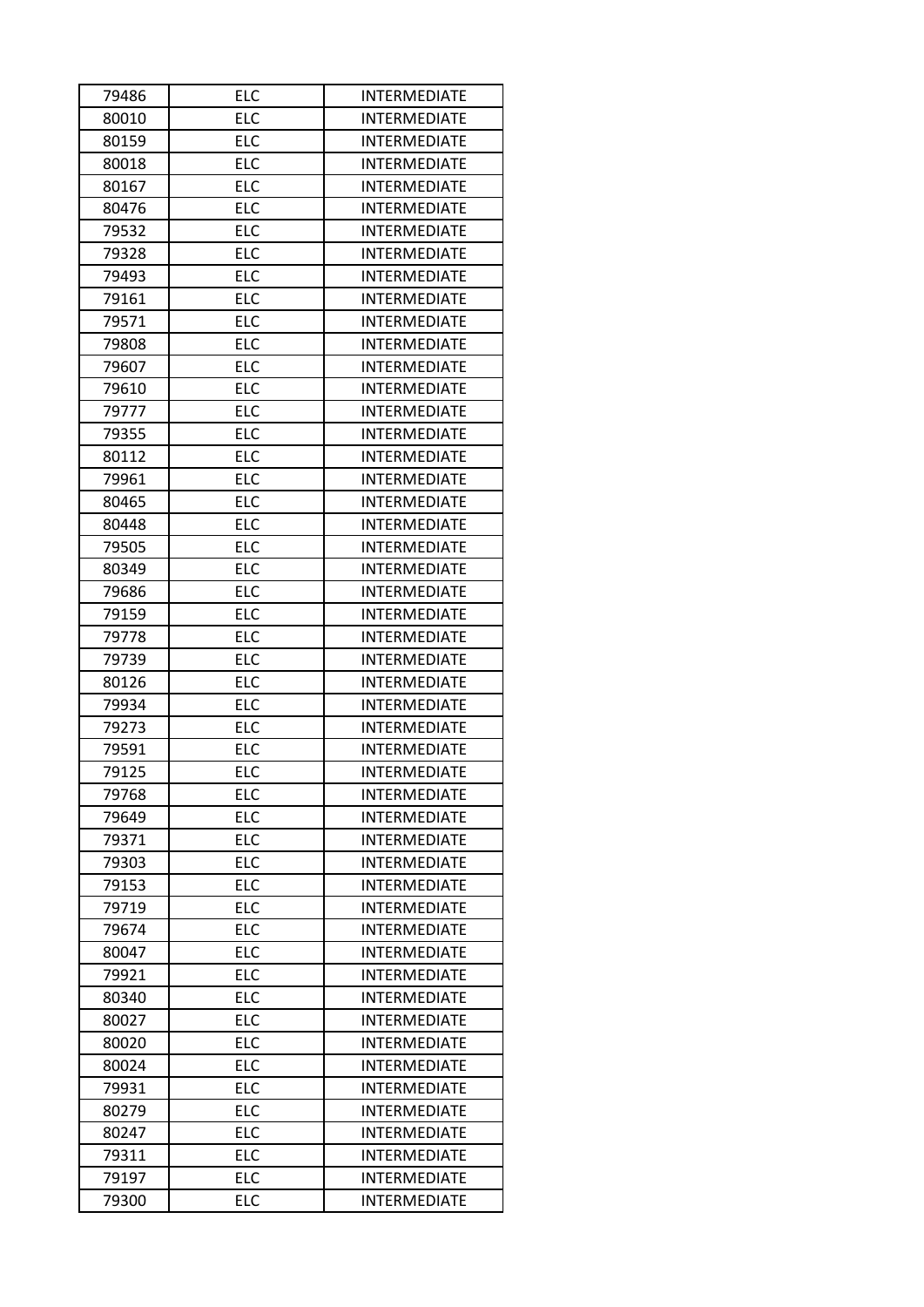| 79698 | <b>ELC</b> | <b>INTERMEDIATE</b>     |
|-------|------------|-------------------------|
| 79752 | <b>ELC</b> | <b>INTERMEDIATE</b>     |
| 79193 | <b>ELC</b> | <b>INTERMEDIATE</b>     |
| 79661 | <b>ELC</b> | <b>INTERMEDIATE</b>     |
| 79568 | <b>ELC</b> | <b>INTERMEDIATE</b>     |
| 80203 | <b>ELC</b> | <b>INTERMEDIATE</b>     |
| 79656 | <b>ELC</b> | <b>INTERMEDIATE</b>     |
| 79527 | <b>ELC</b> | <b>INTERMEDIATE</b>     |
| 79459 | <b>ELC</b> | <b>INTERMEDIATE</b>     |
| 80403 | <b>ELC</b> | <b>INTERMEDIATE</b>     |
| 80258 | <b>ELC</b> | INTERMEDIATE            |
| 80472 | <b>ELC</b> | <b>INTERMEDIATE</b>     |
| 79932 | <b>ELC</b> | <b>INTERMEDIATE</b>     |
| 79866 | <b>ELC</b> | <b>INTERMEDIATE</b>     |
| 79555 | <b>ELC</b> | <b>INTERMEDIATE</b>     |
| 79650 | <b>ELC</b> | <b>INTERMEDIATE</b>     |
| 53969 | <b>ELC</b> | <b>INTERMEDIATE</b>     |
| 79366 | <b>ELC</b> | <b>INTERMEDIATE</b>     |
| 79817 | <b>ELC</b> | <b>INTERMEDIATE</b>     |
| 80103 | <b>ELC</b> | <b>INTERMEDIATE</b>     |
| 80442 | <b>ELC</b> | <b>INTERMEDIATE</b>     |
| 80100 | <b>ELC</b> | <b>INTERMEDIATE</b>     |
| 79999 | <b>ELC</b> | <b>INTERMEDIATE</b>     |
| 79914 | <b>ELC</b> | <b>INTERMEDIATE</b>     |
| 79382 | <b>ELC</b> | <b>INTERMEDIATE</b>     |
| 79506 | <b>ELC</b> | <b>INTERMEDIATE</b>     |
| 79821 | <b>ELC</b> | <b>INTERMEDIATE</b>     |
| 79406 | <b>ELC</b> | <b>INTERMEDIATE</b>     |
| 79816 | <b>ELC</b> | <b>INTERMEDIATE</b>     |
| 79176 | <b>ELC</b> | <b>INTERMEDIATE</b>     |
| 79991 | <b>ELC</b> | <b>INTERMEDIATE</b>     |
| 79949 | <b>ELC</b> | <b>INTERMEDIATE</b>     |
| 79208 | <b>ELC</b> | <b>INTERMEDIATE</b>     |
| 79511 | <b>ELC</b> | PRE-INTERMEDIATE        |
| 79189 | <b>ELC</b> | PRE-INTERMEDIATE        |
| 79247 | <b>ELC</b> | PRE-INTERMEDIATE        |
| 79683 | <b>ELC</b> | <b>PRE-INTERMEDIATE</b> |
| 79416 | <b>ELC</b> | PRE-INTERMEDIATE        |
| 80412 | <b>ELC</b> | PRE-INTERMEDIATE        |
| 80207 | <b>ELC</b> | PRE-INTERMEDIATE        |
| 79847 | <b>ELC</b> | PRE-INTERMEDIATE        |
| 79444 | <b>ELC</b> | PRE-INTERMEDIATE        |
| 79283 | <b>ELC</b> | PRE-INTERMEDIATE        |
| 79770 | <b>ELC</b> | PRE-INTERMEDIATE        |
| 79347 | <b>ELC</b> | PRE-INTERMEDIATE        |
| 80262 | <b>ELC</b> | PRE-INTERMEDIATE        |
| 80212 | <b>ELC</b> | PRE-INTERMEDIATE        |
| 80209 | <b>ELC</b> | PRE-INTERMEDIATE        |
|       | <b>ELC</b> | PRE-INTERMEDIATE        |
| 80028 |            |                         |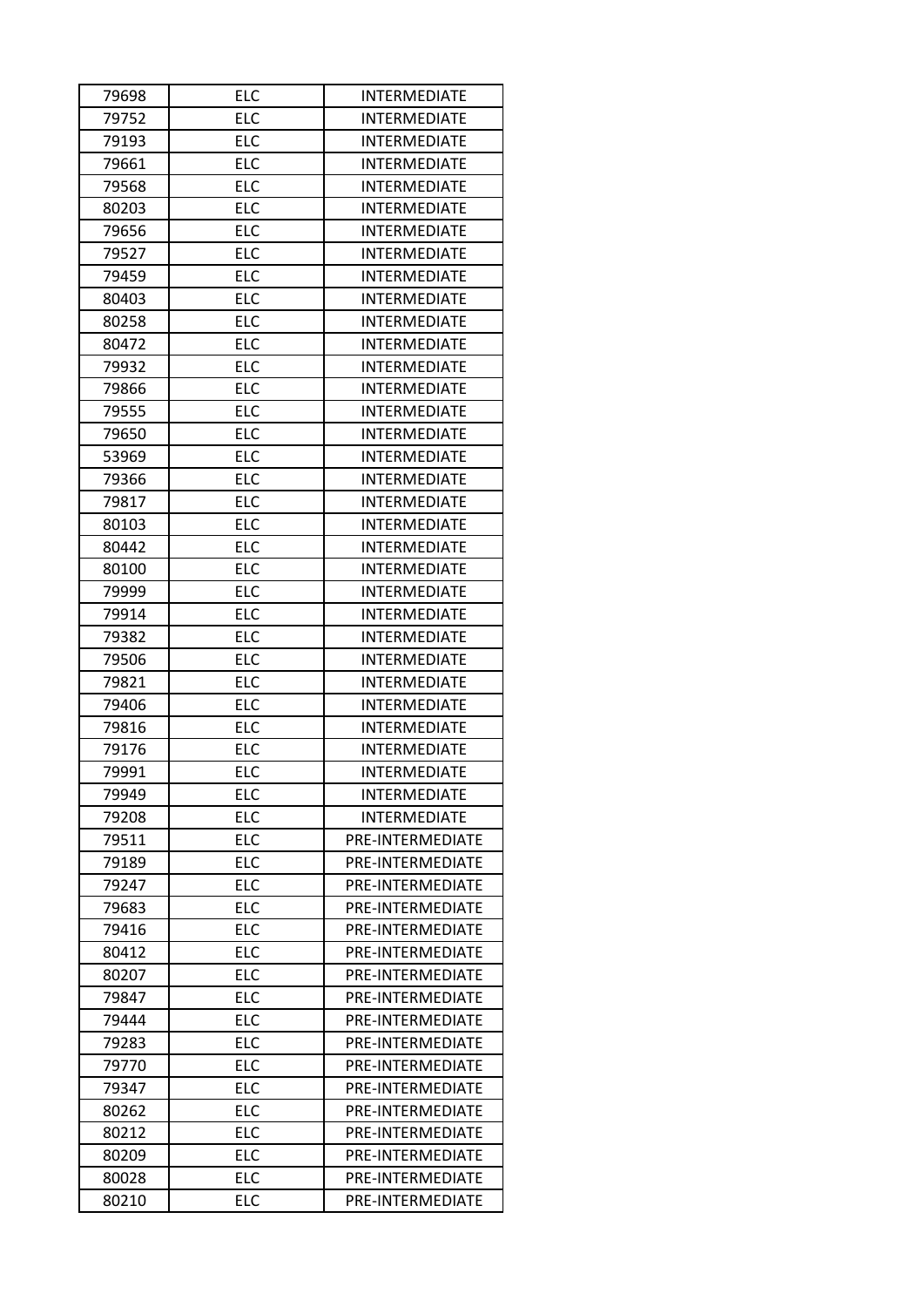| 79154 | <b>ELC</b> | PRE-INTERMEDIATE |
|-------|------------|------------------|
| 79469 | <b>ELC</b> | PRE-INTERMEDIATE |
| 79340 | <b>ELC</b> | PRE-INTERMEDIATE |
| 79803 | <b>ELC</b> | PRE-INTERMEDIATE |
| 80044 | <b>ELC</b> | PRE-INTERMEDIATE |
| 79748 | ELC        | PRE-INTERMEDIATE |
| 79554 | <b>ELC</b> | PRE-INTERMEDIATE |
| 79268 | <b>ELC</b> | PRE-INTERMEDIATE |
| 79481 | <b>ELC</b> | PRE-INTERMEDIATE |
| 79840 | <b>ELC</b> | PRE-INTERMEDIATE |
| 79653 | <b>ELC</b> | PRE-INTERMEDIATE |
| 79889 | <b>ELC</b> | PRE-INTERMEDIATE |
| 79908 | <b>ELC</b> | PRE-INTERMEDIATE |
| 80433 | <b>ELC</b> | PRE-INTERMEDIATE |
| 80398 | <b>ELC</b> | PRE-INTERMEDIATE |
| 80236 | <b>ELC</b> | PRE-INTERMEDIATE |
| 79713 | <b>ELC</b> | PRE-INTERMEDIATE |
| 80796 | <b>ELC</b> | PRE-INTERMEDIATE |
| 79639 | <b>ELC</b> | PRE-INTERMEDIATE |
| 80071 | <b>ELC</b> | PRE-INTERMEDIATE |
| 79966 | <b>ELC</b> | PRE-INTERMEDIATE |
| 79352 | <b>ELC</b> | PRE-INTERMEDIATE |
| 80275 | <b>ELC</b> | PRE-INTERMEDIATE |
| 80078 | <b>ELC</b> | PRE-INTERMEDIATE |
| 80444 | <b>ELC</b> | PRE-INTERMEDIATE |
| 80467 | <b>ELC</b> | PRE-INTERMEDIATE |
| 79691 | <b>ELC</b> | PRE-INTERMEDIATE |
| 79262 | <b>ELC</b> | PRE-INTERMEDIATE |
| 79399 | <b>ELC</b> | PRE-INTERMEDIATE |
| 80090 | <b>ELC</b> | PRE-INTERMEDIATE |
| 79952 | <b>ELC</b> | PRE-INTERMEDIATE |
| 80098 | <b>ELC</b> | PRE-INTERMEDIATE |
| 80332 | <b>ELC</b> | PRE-INTERMEDIATE |
| 79390 | <b>ELC</b> | PRE-INTERMEDIATE |
| 79841 | <b>ELC</b> | PRE-INTERMEDIATE |
| 79234 | <b>ELC</b> | PRE-INTERMEDIATE |
| 79575 | <b>ELC</b> | PRE-INTERMEDIATE |
| 79494 | <b>ELC</b> | PRE-INTERMEDIATE |
| 80242 | <b>ELC</b> | PRE-INTERMEDIATE |
| 80115 | <b>ELC</b> | PRE-INTERMEDIATE |
| 79902 | <b>ELC</b> | PRE-INTERMEDIATE |
| 79979 | <b>ELC</b> | PRE-INTERMEDIATE |
| 80174 | <b>ELC</b> | PRE-INTERMEDIATE |
| 79964 | <b>ELC</b> | PRE-INTERMEDIATE |
| 79296 | <b>ELC</b> | PRE-INTERMEDIATE |
| 79364 | <b>ELC</b> | PRE-INTERMEDIATE |
| 79648 | <b>ELC</b> | PRE-INTERMEDIATE |
| 79181 | <b>ELC</b> | PRE-INTERMEDIATE |
| 79310 | <b>ELC</b> | PRE-INTERMEDIATE |
| 80769 | <b>ELC</b> | PRE-INTERMEDIATE |
|       |            |                  |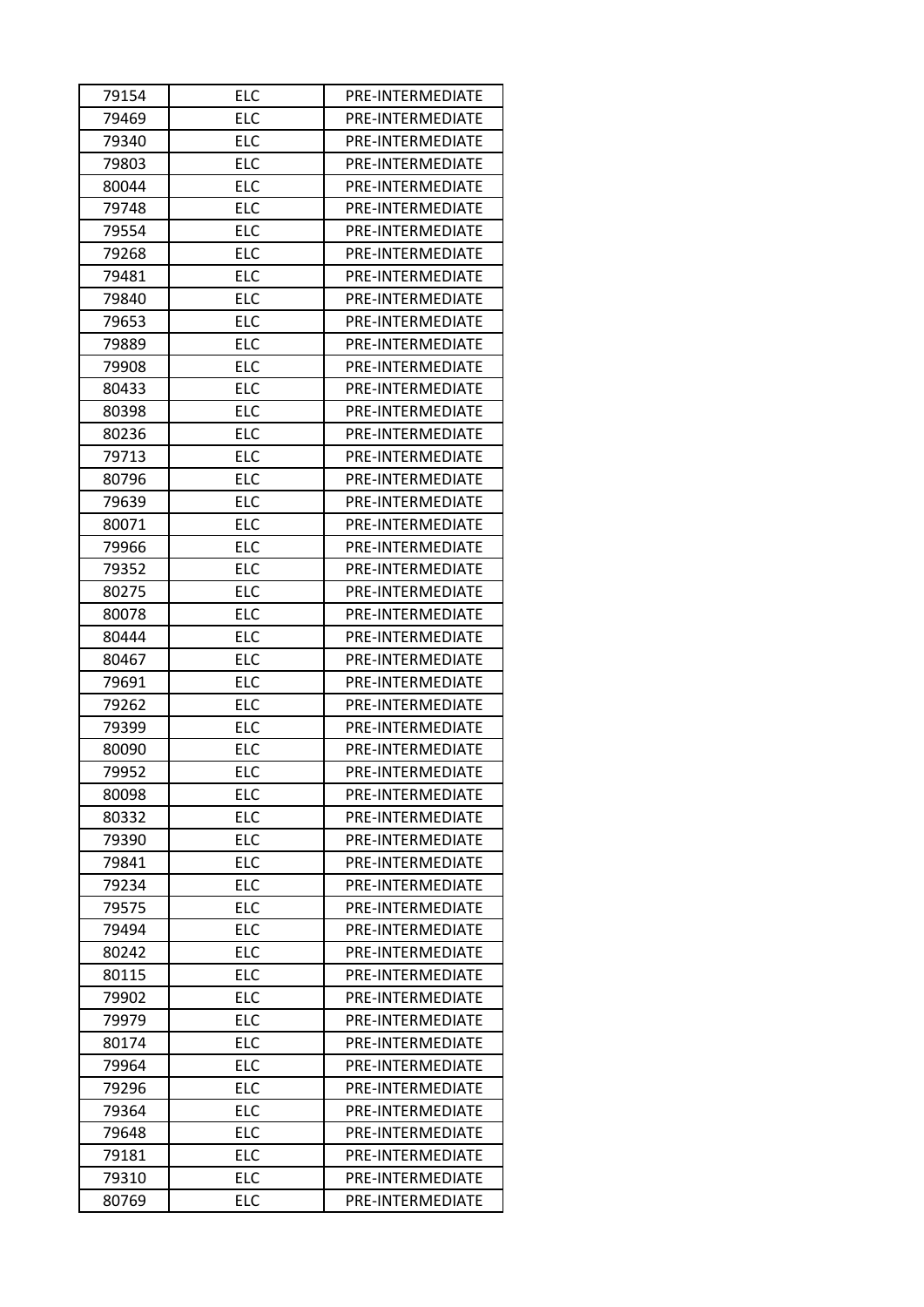| 80152 | <b>ELC</b> | PRE-INTERMEDIATE |
|-------|------------|------------------|
| 79968 | <b>ELC</b> | PRE-INTERMEDIATE |
| 80291 | <b>ELC</b> | PRE-INTERMEDIATE |
| 80080 | <b>ELC</b> | PRE-INTERMEDIATE |
| 79368 | <b>ELC</b> | PRE-INTERMEDIATE |
| 79737 | ELC        | PRE-INTERMEDIATE |
| 79684 | <b>ELC</b> | PRE-INTERMEDIATE |
| 79941 | <b>ELC</b> | PRE-INTERMEDIATE |
| 80043 | <b>ELC</b> | PRE-INTERMEDIATE |
| 80393 | <b>ELC</b> | PRE-INTERMEDIATE |
| 80261 | <b>ELC</b> | PRE-INTERMEDIATE |
| 80054 | <b>ELC</b> | PRE-INTERMEDIATE |
| 80131 | <b>ELC</b> | PRE-INTERMEDIATE |
| 80134 | <b>ELC</b> | PRE-INTERMEDIATE |
| 79341 | <b>ELC</b> | PRE-INTERMEDIATE |
| 79487 | <b>ELC</b> | PRE-INTERMEDIATE |
| 79403 | <b>ELC</b> | PRE-INTERMEDIATE |
| 79384 | <b>ELC</b> | PRE-INTERMEDIATE |
| 79499 | <b>ELC</b> | PRE-INTERMEDIATE |
| 79563 | <b>ELC</b> | PRE-INTERMEDIATE |
| 79510 | <b>ELC</b> | PRE-INTERMEDIATE |
| 79679 | <b>ELC</b> | PRE-INTERMEDIATE |
| 80072 | <b>ELC</b> | PRE-INTERMEDIATE |
| 80036 | <b>ELC</b> | PRE-INTERMEDIATE |
| 80370 | <b>ELC</b> | PRE-INTERMEDIATE |
| 80000 | <b>ELC</b> | PRE-INTERMEDIATE |
| 79225 | <b>ELC</b> | PRE-INTERMEDIATE |
| 79249 | <b>ELC</b> | PRE-INTERMEDIATE |
| 79787 | <b>ELC</b> | PRE-INTERMEDIATE |
| 79292 | <b>ELC</b> | PRE-INTERMEDIATE |
| 80049 | <b>ELC</b> | PRE-INTERMEDIATE |
| 80374 | <b>ELC</b> | PRE-INTERMEDIATE |
| 80133 | <b>ELC</b> | PRE-INTERMEDIATE |
| 79627 | <b>ELC</b> | PRE-INTERMEDIATE |
| 79845 | <b>ELC</b> | PRE-INTERMEDIATE |
| 79794 | <b>ELC</b> | PRE-INTERMEDIATE |
| 79194 | <b>ELC</b> | PRE-INTERMEDIATE |
| 79316 | <b>ELC</b> | PRE-INTERMEDIATE |
| 80327 | <b>ELC</b> | PRE-INTERMEDIATE |
| 80345 | <b>ELC</b> | PRE-INTERMEDIATE |
| 79895 | <b>ELC</b> | PRE-INTERMEDIATE |
| 79862 | <b>ELC</b> | PRE-INTERMEDIATE |
| 80424 | <b>ELC</b> | PRE-INTERMEDIATE |
| 79692 | <b>ELC</b> | PRE-INTERMEDIATE |
| 80276 | <b>ELC</b> | PRE-INTERMEDIATE |
| 80400 | <b>ELC</b> | PRE-INTERMEDIATE |
| 79280 | <b>ELC</b> | PRE-INTERMEDIATE |
| 79140 | <b>ELC</b> | PRE-INTERMEDIATE |
| 79128 | <b>ELC</b> | PRE-INTERMEDIATE |
| 79533 | <b>ELC</b> | PRE-INTERMEDIATE |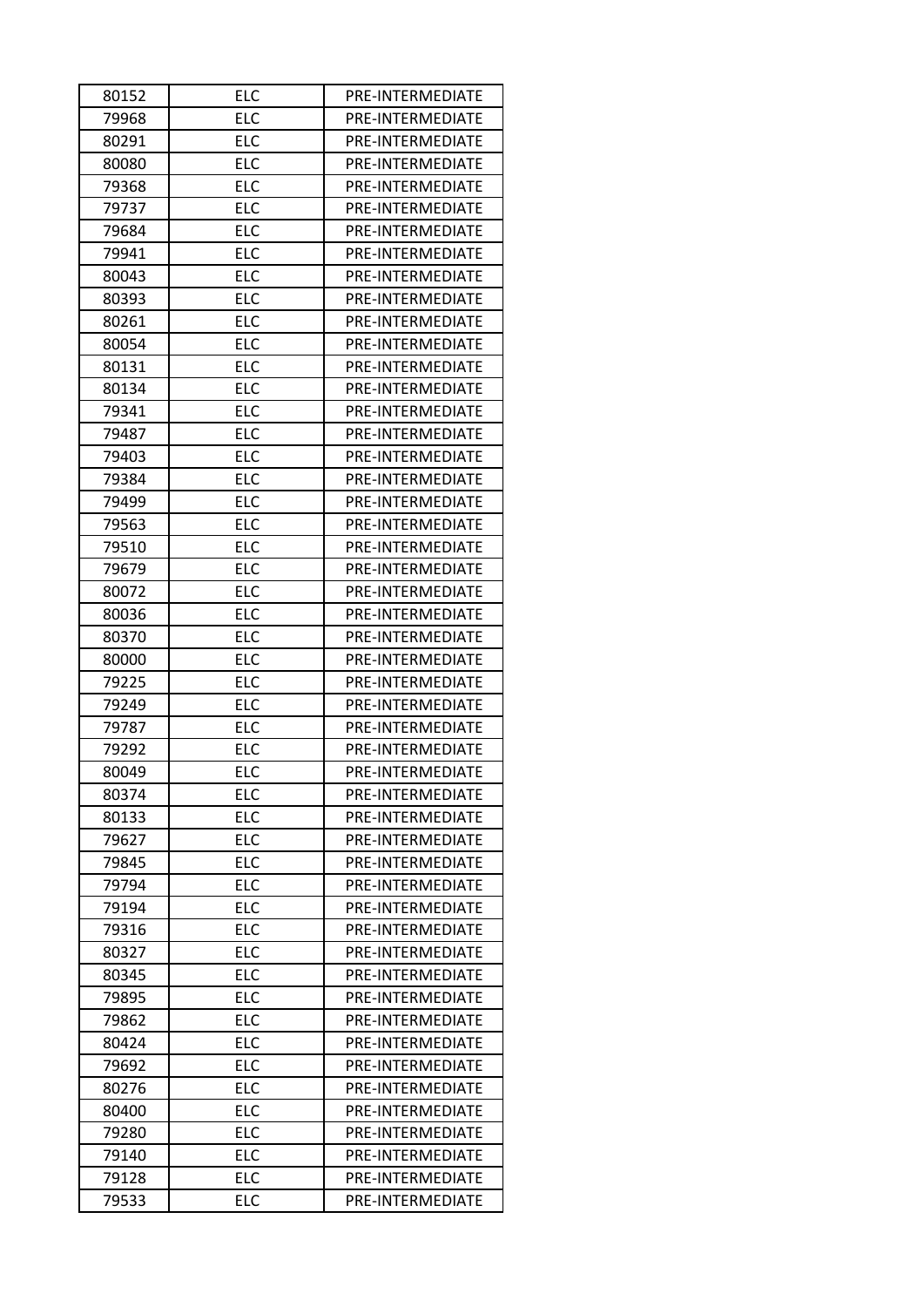| 79213          | <b>ELC</b>               | PRE-INTERMEDIATE                     |
|----------------|--------------------------|--------------------------------------|
| 79286          | <b>ELC</b>               | PRE-INTERMEDIATE                     |
| 80446          | <b>ELC</b>               | PRE-INTERMEDIATE                     |
| 79905          | <b>ELC</b>               | PRE-INTERMEDIATE                     |
| 79804          | <b>ELC</b>               | PRE-INTERMEDIATE                     |
| 79130          | ELC                      | PRE-INTERMEDIATE                     |
| 79615          | <b>ELC</b>               | PRE-INTERMEDIATE                     |
| 79204          | <b>ELC</b>               | PRE-INTERMEDIATE                     |
| 79933          | <b>ELC</b>               | PRE-INTERMEDIATE                     |
| 80166          | <b>ELC</b>               | PRE-INTERMEDIATE                     |
| 79973          | <b>ELC</b>               | PRE-INTERMEDIATE                     |
| 80473          | <b>ELC</b>               | PRE-INTERMEDIATE                     |
| 79238          | <b>ELC</b>               | PRE-INTERMEDIATE                     |
| 79320          | <b>ELC</b>               | PRE-INTERMEDIATE                     |
| 79297          | <b>ELC</b>               | PRE-INTERMEDIATE                     |
| 80073          | <b>ELC</b>               | PRE-INTERMEDIATE                     |
| 79228          | <b>ELC</b>               | PRE-INTERMEDIATE                     |
| 79995          | <b>ELC</b>               | PRE-INTERMEDIATE                     |
| 79599          | <b>ELC</b>               | PRE-INTERMEDIATE                     |
| 80198          | <b>ELC</b>               | PRE-INTERMEDIATE                     |
| 79375          | <b>ELC</b>               | PRE-INTERMEDIATE                     |
| 79763          | <b>ELC</b>               | PRE-INTERMEDIATE                     |
| 79773          | <b>ELC</b>               | PRE-INTERMEDIATE                     |
| 79714          | <b>ELC</b>               | PRE-INTERMEDIATE                     |
| 79875          | <b>ELC</b>               | PRE-INTERMEDIATE                     |
| 80228          | <b>ELC</b>               | PRE-INTERMEDIATE                     |
| 79883          | <b>ELC</b>               | PRE-INTERMEDIATE                     |
| 79370          | <b>ELC</b>               | PRE-INTERMEDIATE                     |
| 79690          | <b>ELC</b>               | PRE-INTERMEDIATE                     |
| 79551          | <b>ELC</b>               | PRE-INTERMEDIATE                     |
| 79556          | <b>ELC</b>               | PRE-INTERMEDIATE                     |
| 79407          | <b>ELC</b>               | PRE-INTERMEDIATE                     |
| 80256          | <b>ELC</b>               | PRE-INTERMEDIATE                     |
| 79413          | <b>ELC</b>               | PRE-INTERMEDIATE                     |
| 79823          | <b>ELC</b>               | PRE-INTERMEDIATE                     |
| 79169          | <b>ELC</b>               | PRE-INTERMEDIATE                     |
| 79264          | <b>ELC</b>               | PRE-INTERMEDIATE                     |
| 79319          | <b>ELC</b>               | PRE-INTERMEDIATE                     |
| 79178          | <b>ELC</b>               | PRE-INTERMEDIATE                     |
| 80089          | <b>ELC</b>               | PRE-INTERMEDIATE                     |
| 79965          | <b>ELC</b>               | PRE-INTERMEDIATE                     |
| 80042          | <b>ELC</b>               | PRE-INTERMEDIATE                     |
| 80155          | <b>ELC</b>               | PRE-INTERMEDIATE                     |
| 80459          | <b>ELC</b>               | PRE-INTERMEDIATE                     |
| 80141          | <b>ELC</b>               | PRE-INTERMEDIATE                     |
|                | <b>ELC</b>               | PRE-INTERMEDIATE                     |
| 79608          |                          |                                      |
| 79771          | <b>ELC</b><br><b>ELC</b> | PRE-INTERMEDIATE                     |
| 80153<br>80336 | <b>ELC</b>               | PRE-INTERMEDIATE<br>PRE-INTERMEDIATE |
| 80421          | <b>ELC</b>               |                                      |
|                |                          | PRE-INTERMEDIATE                     |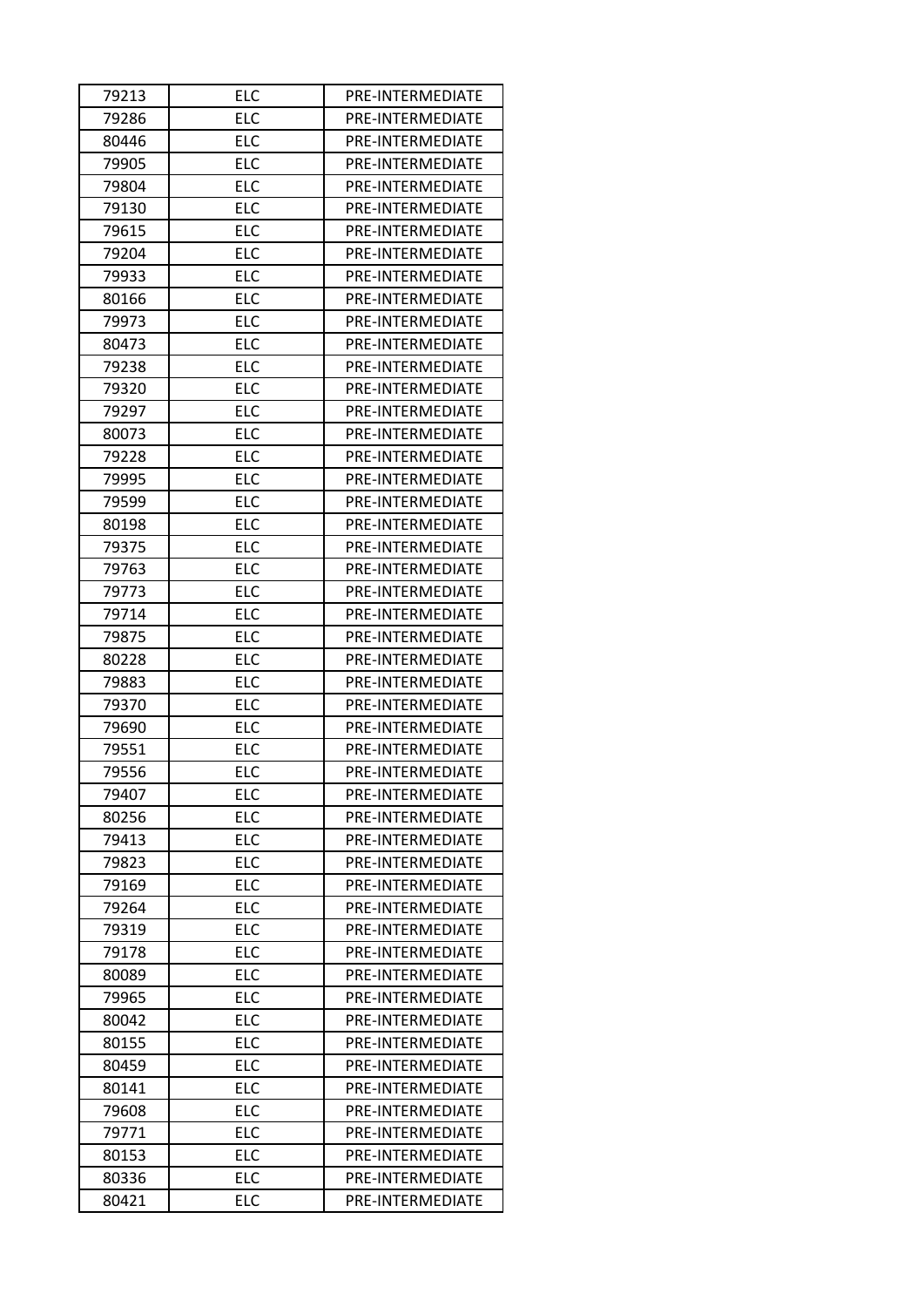| 79590 | <b>ELC</b> | <b>FOUNDATION</b> |  |
|-------|------------|-------------------|--|
| 79716 | <b>ELC</b> | <b>FOUNDATION</b> |  |
| 80186 | <b>ELC</b> | <b>FOUNDATION</b> |  |
| 79872 | <b>ELC</b> | <b>FOUNDATION</b> |  |
| 80375 | <b>ELC</b> | <b>FOUNDATION</b> |  |
| 80151 | <b>ELC</b> | <b>FOUNDATION</b> |  |
| 80466 | <b>ELC</b> | <b>FOUNDATION</b> |  |
| 79460 | <b>ELC</b> | <b>FOUNDATION</b> |  |
| 80215 | <b>ELC</b> | <b>FOUNDATION</b> |  |
| 80075 | <b>ELC</b> | <b>FOUNDATION</b> |  |
| 79593 | <b>ELC</b> | <b>FOUNDATION</b> |  |
| 80299 | <b>ELC</b> | <b>FOUNDATION</b> |  |
| 80015 | <b>ELC</b> | <b>FOUNDATION</b> |  |
| 80085 | <b>ELC</b> | <b>FOUNDATION</b> |  |
| 79585 | <b>ELC</b> | <b>FOUNDATION</b> |  |
| 79589 | <b>ELC</b> | <b>FOUNDATION</b> |  |
| 79374 | <b>ELC</b> | <b>FOUNDATION</b> |  |
| 80357 | <b>ELC</b> | <b>FOUNDATION</b> |  |
| 79632 | <b>ELC</b> | <b>FOUNDATION</b> |  |
| 80220 | <b>ELC</b> | <b>FOUNDATION</b> |  |
| 79576 | <b>ELC</b> | <b>FOUNDATION</b> |  |
| 79461 | <b>ELC</b> | <b>FOUNDATION</b> |  |
| 79830 | <b>ELC</b> | <b>FOUNDATION</b> |  |
| 79432 | <b>ELC</b> | <b>FOUNDATION</b> |  |
| 79180 | <b>ELC</b> | <b>FOUNDATION</b> |  |
| 79552 | <b>ELC</b> | <b>FOUNDATION</b> |  |
| 80094 | <b>ELC</b> | <b>FOUNDATION</b> |  |
| 79618 | <b>ELC</b> | <b>FOUNDATION</b> |  |
| 80246 | <b>ELC</b> | <b>FOUNDATION</b> |  |
| 79913 | <b>ELC</b> | <b>FOUNDATION</b> |  |
| 80192 | <b>ELC</b> | <b>FOUNDATION</b> |  |
| 80308 | <b>ELC</b> | <b>FOUNDATION</b> |  |
| 79918 | <b>ELC</b> | <b>FOUNDATION</b> |  |
| 79689 | <b>ELC</b> | <b>FOUNDATION</b> |  |
| 79597 | <b>ELC</b> | <b>FOUNDATION</b> |  |
| 79614 | <b>ELC</b> | <b>FOUNDATION</b> |  |
| 79362 | <b>ELC</b> | <b>FOUNDATION</b> |  |
| 79705 | <b>ELC</b> | <b>FOUNDATION</b> |  |
| 79911 | <b>ELC</b> | <b>FOUNDATION</b> |  |
| 80032 | <b>ELC</b> | <b>FOUNDATION</b> |  |
| 79879 | <b>ELC</b> | <b>FOUNDATION</b> |  |
| 80039 | <b>ELC</b> | <b>FOUNDATION</b> |  |
| 80222 | <b>ELC</b> | <b>FOUNDATION</b> |  |
| 79828 | <b>ELC</b> | <b>FOUNDATION</b> |  |
| 79517 | <b>ELC</b> | <b>FOUNDATION</b> |  |
| 79547 | <b>ELC</b> | <b>FOUNDATION</b> |  |
| 79858 | <b>ELC</b> | <b>FOUNDATION</b> |  |
| 80408 | <b>ELC</b> | <b>FOUNDATION</b> |  |
| 80369 | <b>ELC</b> | <b>FOUNDATION</b> |  |
| 79276 | <b>ELC</b> | <b>FOUNDATION</b> |  |
|       |            |                   |  |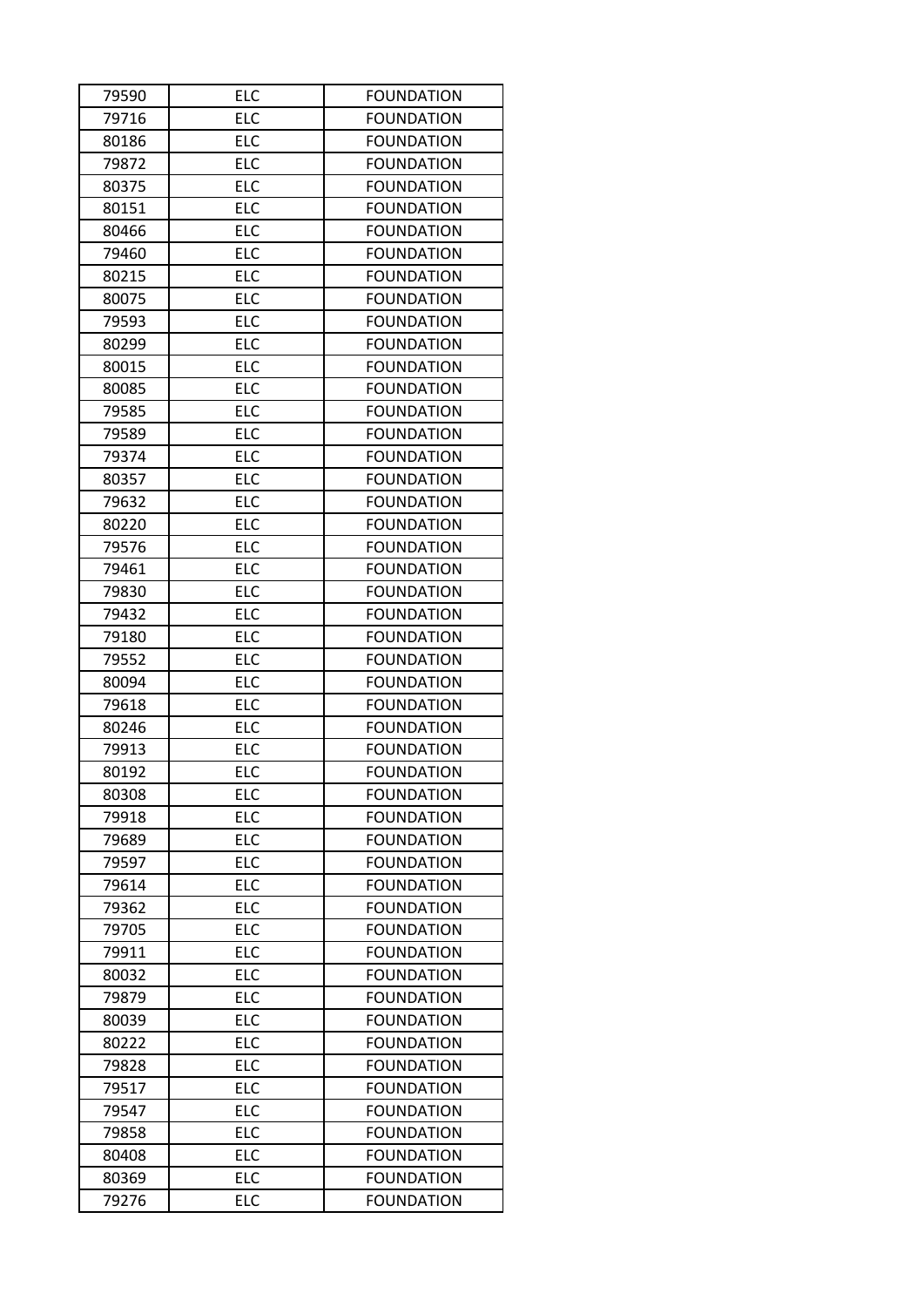| 79975 | <b>ELC</b> | <b>FOUNDATION</b> |  |
|-------|------------|-------------------|--|
| 79844 | <b>ELC</b> | <b>FOUNDATION</b> |  |
| 79158 | <b>ELC</b> | <b>FOUNDATION</b> |  |
| 79539 | <b>ELC</b> | <b>FOUNDATION</b> |  |
| 79951 | <b>ELC</b> | <b>FOUNDATION</b> |  |
| 80137 | <b>ELC</b> | <b>FOUNDATION</b> |  |
| 80463 | <b>ELC</b> | <b>FOUNDATION</b> |  |
| 79897 | <b>ELC</b> | <b>FOUNDATION</b> |  |
| 79917 | <b>ELC</b> | <b>FOUNDATION</b> |  |
| 80127 | <b>ELC</b> | <b>FOUNDATION</b> |  |
| 80409 | <b>ELC</b> | <b>FOUNDATION</b> |  |
| 79824 | <b>ELC</b> | <b>FOUNDATION</b> |  |
| 79391 | <b>ELC</b> | <b>FOUNDATION</b> |  |
| 79157 | <b>ELC</b> | <b>FOUNDATION</b> |  |
| 80227 | <b>ELC</b> | <b>FOUNDATION</b> |  |
| 80306 | <b>ELC</b> | <b>FOUNDATION</b> |  |
| 80068 | <b>ELC</b> | <b>FOUNDATION</b> |  |
| 80243 | <b>ELC</b> | <b>FOUNDATION</b> |  |
| 79573 | <b>ELC</b> | <b>FOUNDATION</b> |  |
| 79544 | <b>ELC</b> | <b>FOUNDATION</b> |  |
| 79422 | <b>ELC</b> | <b>FOUNDATION</b> |  |
| 79622 | <b>ELC</b> | <b>FOUNDATION</b> |  |
| 79377 | <b>ELC</b> | <b>FOUNDATION</b> |  |
| 79372 | <b>ELC</b> | <b>FOUNDATION</b> |  |
| 69754 | <b>ELC</b> | <b>FOUNDATION</b> |  |
| 80449 | <b>ELC</b> | <b>FOUNDATION</b> |  |
| 80093 | <b>ELC</b> | <b>FOUNDATION</b> |  |
| 80371 | <b>ELC</b> | <b>FOUNDATION</b> |  |
| 79363 | <b>ELC</b> | <b>FOUNDATION</b> |  |
| 79420 | <b>ELC</b> | <b>FOUNDATION</b> |  |
| 79387 | <b>ELC</b> | <b>FOUNDATION</b> |  |
| 80138 | <b>ELC</b> | <b>FOUNDATION</b> |  |
| 80162 | <b>ELC</b> | <b>FOUNDATION</b> |  |
| 79216 | <b>ELC</b> | <b>FOUNDATION</b> |  |
| 80286 | <b>ELC</b> | <b>FOUNDATION</b> |  |
| 80316 | <b>ELC</b> | <b>FOUNDATION</b> |  |
| 79142 | <b>ELC</b> | <b>FOUNDATION</b> |  |
| 79642 | <b>ELC</b> | <b>FOUNDATION</b> |  |
| 79129 | <b>ELC</b> | <b>FOUNDATION</b> |  |
| 79409 | <b>ELC</b> | <b>FOUNDATION</b> |  |
| 79267 | <b>ELC</b> | <b>FOUNDATION</b> |  |
| 79806 | <b>ELC</b> | <b>FOUNDATION</b> |  |
| 79954 | <b>ELC</b> | <b>FOUNDATION</b> |  |
| 80033 | <b>ELC</b> | <b>FOUNDATION</b> |  |
| 79255 | <b>ELC</b> | <b>FOUNDATION</b> |  |
| 80123 | <b>ELC</b> | <b>FOUNDATION</b> |  |
| 79977 | <b>ELC</b> | <b>FOUNDATION</b> |  |
| 79707 | <b>ELC</b> | <b>FOUNDATION</b> |  |
| 79230 | ELC        | <b>FOUNDATION</b> |  |
| 79497 | <b>ELC</b> | <b>FOUNDATION</b> |  |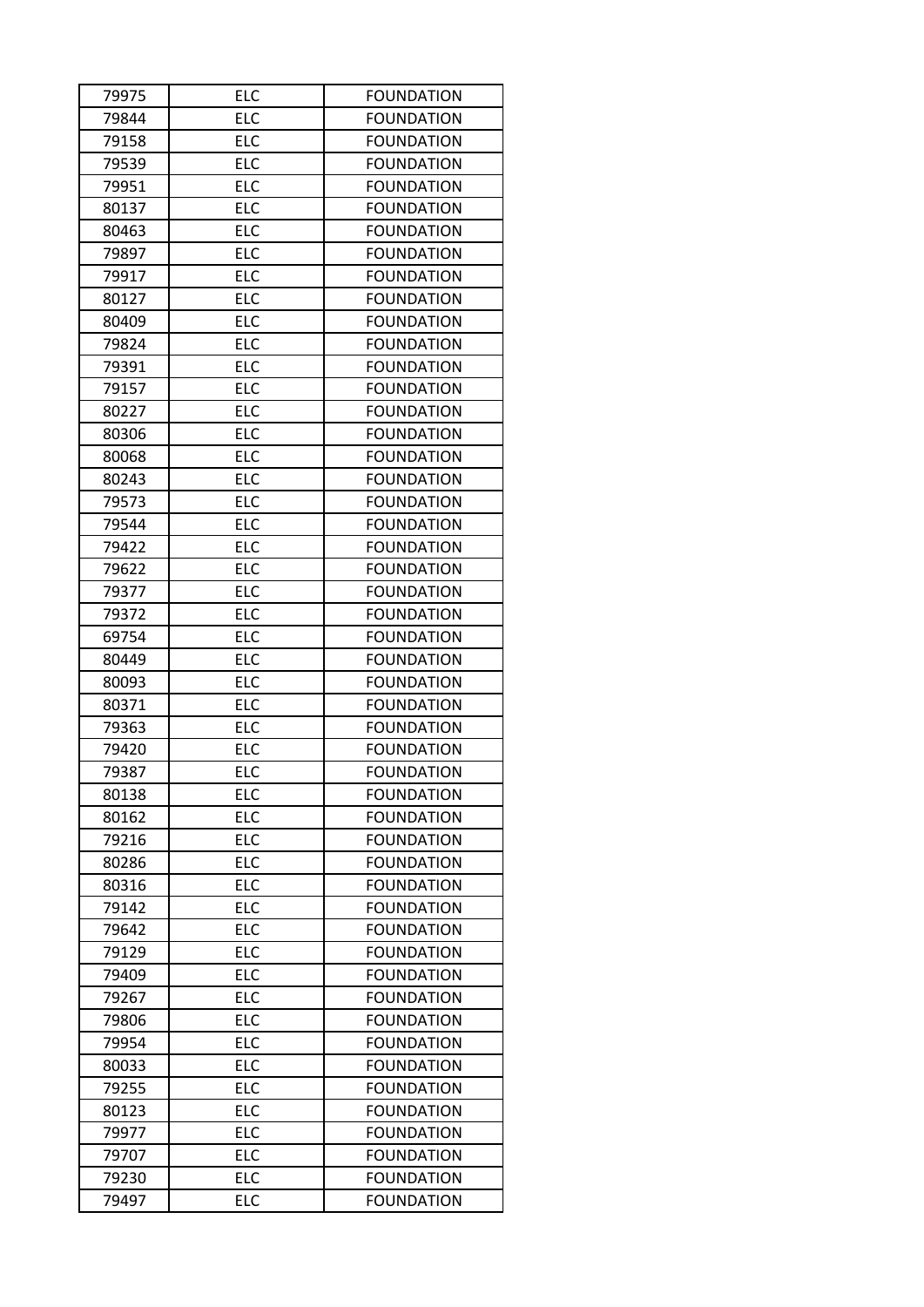| 80205 | <b>ELC</b>     | <b>FOUNDATION</b> |
|-------|----------------|-------------------|
| 80195 | <b>ELC</b>     | <b>FOUNDATION</b> |
| 80188 | <b>ELC</b>     | <b>FOUNDATION</b> |
| 80240 | <b>ELC</b>     | <b>FOUNDATION</b> |
| 80351 | <b>ELC</b>     | <b>FOUNDATION</b> |
| 80225 | <b>ELC</b>     | <b>FOUNDATION</b> |
| 79923 | <b>ELC</b>     | <b>FOUNDATION</b> |
| 79449 | <b>ELC</b>     | <b>FOUNDATION</b> |
| 79171 | <b>ELC</b>     | <b>FOUNDATION</b> |
| 79448 | <b>ELC</b>     | <b>FOUNDATION</b> |
| 79882 | <b>ELC</b>     | <b>FOUNDATION</b> |
| 80086 | <b>ELC</b>     | <b>FOUNDATION</b> |
| 79703 | <b>ELC</b>     | <b>FOUNDATION</b> |
| 80154 | <b>ELC</b>     | <b>FOUNDATION</b> |
| 79263 | <b>ELC</b>     | <b>FOUNDATION</b> |
| 79751 | <b>ELC</b>     | <b>FOUNDATION</b> |
| 80142 | <b>ELC</b>     | <b>FOUNDATION</b> |
| 80355 | <b>ELC</b>     | <b>FOUNDATION</b> |
| 79146 | <b>ELC</b>     | <b>FOUNDATION</b> |
| 80171 | <b>ELC</b>     | <b>FOUNDATION</b> |
| 80321 | <b>ELC</b>     | <b>FOUNDATION</b> |
| 80097 | <b>ELC</b>     | <b>FOUNDATION</b> |
| 80172 | <b>ELC</b>     | <b>FOUNDATION</b> |
| 80344 | <b>ELC</b>     | <b>FOUNDATION</b> |
| 79394 | <b>ELC</b>     | <b>FOUNDATION</b> |
| 77804 | Sınava Girmedi | N/A               |
| 79104 | Sınava Girmedi | N/A               |
| 79524 | Sınava Girmedi | N/A               |
| 74994 | Sınava Girmedi | N/A               |
| 80675 | Sınava Girmedi | N/A               |
| 80546 | Sınava Girmedi | N/A               |
| 79058 | Sınava Girmedi | N/A               |
| 80688 | Sınava Girmedi | N/A               |
| 78948 | Sınava Girmedi | N/A               |
| 79266 | Sınava Girmedi | N/A               |
| 80384 | Sınava Girmedi | N/A               |
| 79868 | Sınava Girmedi | N/A               |
| 80565 | Sınava Girmedi | N/A               |
| 80509 | Sınava Girmedi | N/A               |
| 80522 | Sınava Girmedi | N/A               |
| 80581 | Sınava Girmedi | N/A               |
| 80621 | Sınava Girmedi | N/A               |
| 78321 | Sınava Girmedi | N/A               |
| 77932 | Sınava Girmedi | N/A               |
| 80708 | Sınava Girmedi | N/A               |
| 79772 | Sınava Girmedi | N/A               |
| 77808 |                | N/A               |
|       | Sınava Girmedi |                   |
| 79270 | Sınava Girmedi |                   |
| 77871 | Sınava Girmedi | N/A<br>N/A        |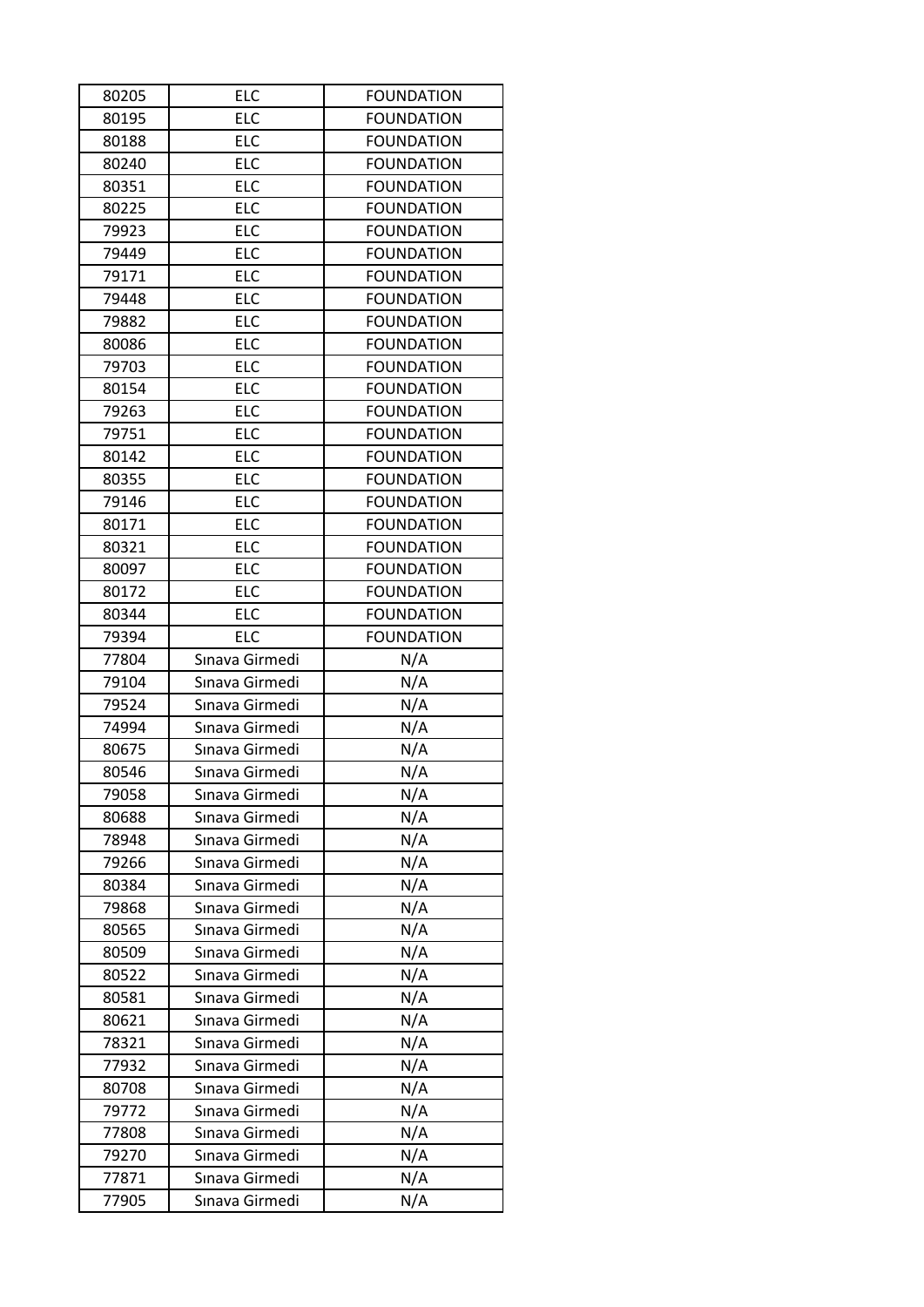| 79484 | Sınava Girmedi | N/A |
|-------|----------------|-----|
| 79587 | Sınava Girmedi | N/A |
| 79152 | Sınava Girmedi | N/A |
| 78326 | Sınava Girmedi | N/A |
| 80825 | Sınava Girmedi | N/A |
| 79112 | Sınava Girmedi | N/A |
| 78991 | Sınava Girmedi | N/A |
| 80599 | Sınava Girmedi | N/A |
| 79963 | Sınava Girmedi | N/A |
| 79813 | Sınava Girmedi | N/A |
| 80531 | Sınava Girmedi | N/A |
| 79584 | Sınava Girmedi | N/A |
| 79938 | Sınava Girmedi | N/A |
| 80617 | Sınava Girmedi | N/A |
| 80512 | Sınava Girmedi | N/A |
| 77800 | Sınava Girmedi | N/A |
| 80528 | Sınava Girmedi | N/A |
| 79869 | Sınava Girmedi | N/A |
| 80278 | Sınava Girmedi | N/A |
| 77963 | Sınava Girmedi | N/A |
| 79629 | Sınava Girmedi | N/A |
| 79452 | Sınava Girmedi | N/A |
| 79903 | Sınava Girmedi | N/A |
| 80289 | Sınava Girmedi | N/A |
| 63922 | Sınava Girmedi | N/A |
| 79127 | Sınava Girmedi | N/A |
| 78585 | Sınava Girmedi | N/A |
| 80896 | Sınava Girmedi | N/A |
| 79583 | Sınava Girmedi | N/A |
| 28362 | Sınava Girmedi | N/A |
| 79812 | Sınava Girmedi | N/A |
| 80458 | Sınava Girmedi | N/A |
| 79993 | Sınava Girmedi | N/A |
| 78989 | Sınava Girmedi | N/A |
| 80613 | Sınava Girmedi | N/A |
| 80454 | Sınava Girmedi | N/A |
| 79160 | Sınava Girmedi | N/A |
| 80055 | Sınava Girmedi | N/A |
| 79388 | Sınava Girmedi | N/A |
| 80040 | Sınava Girmedi | N/A |
| 80684 | Sınava Girmedi | N/A |
| 74919 | Sınava Girmedi | N/A |
| 80585 | Sınava Girmedi | N/A |
| 77796 | Sınava Girmedi | N/A |
| 80638 | Sınava Girmedi | N/A |
| 79010 | Sınava Girmedi | N/A |
| 79012 | Sınava Girmedi | N/A |
| 80595 | Sınava Girmedi | N/A |
| 80519 | Sınava Girmedi | N/A |
| 79743 | Sınava Girmedi | N/A |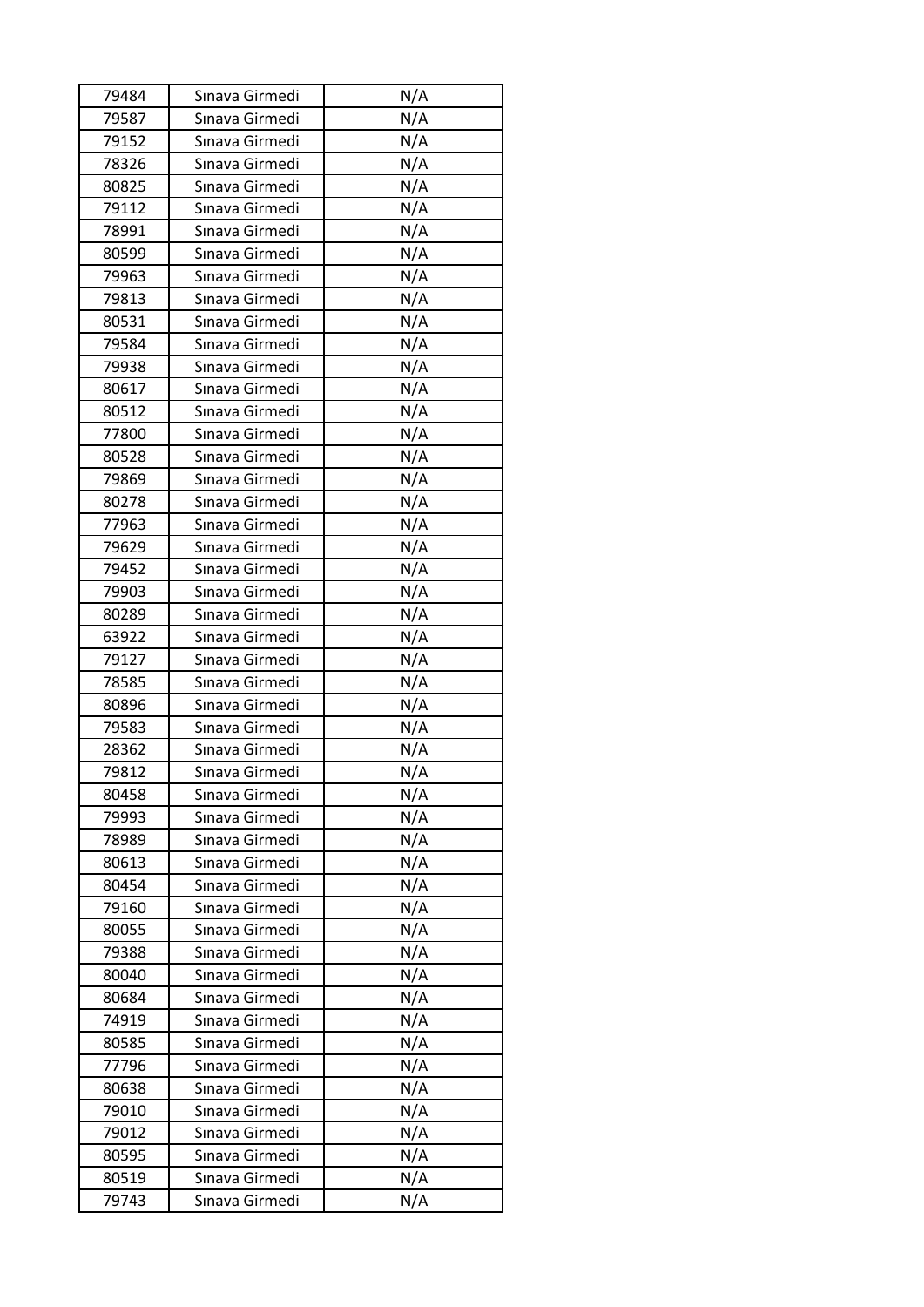| 80674 | Sınava Girmedi | N/A |
|-------|----------------|-----|
| 79860 | Sınava Girmedi | N/A |
| 80007 | Sınava Girmedi | N/A |
| 79431 | Sınava Girmedi | N/A |
| 80520 | Sınava Girmedi | N/A |
| 80640 | Sınava Girmedi | N/A |
| 79050 | Sınava Girmedi | N/A |
| 79090 | Sınava Girmedi | N/A |
| 79279 | Sınava Girmedi | N/A |
| 80488 | Sınava Girmedi | N/A |
| 80587 | Sınava Girmedi | N/A |
| 79728 | Sınava Girmedi | N/A |
| 79992 | Sınava Girmedi | N/A |
| 79960 | Sınava Girmedi | N/A |
| 80563 | Sınava Girmedi | N/A |
| 80664 | Sınava Girmedi | N/A |
| 80571 | Sınava Girmedi | N/A |
| 79764 | Sınava Girmedi | N/A |
| 80525 | Sınava Girmedi | N/A |
| 80561 | Sınava Girmedi | N/A |
| 79702 | Sınava Girmedi | N/A |
| 80589 | Sınava Girmedi | N/A |
| 79239 | Sınava Girmedi | N/A |
| 80395 | Sınava Girmedi | N/A |
| 79307 | Sınava Girmedi | N/A |
| 80689 | Sınava Girmedi | N/A |
| 80676 | Sınava Girmedi | N/A |
| 80577 | Sınava Girmedi | N/A |
| 80555 | Sınava Girmedi | N/A |
| 79004 | Sınava Girmedi | N/A |
| 37969 | Sınava Girmedi | N/A |
| 80605 | Sınava Girmedi | N/A |
| 80623 | Sınava Girmedi | N/A |
| 80697 | Sınava Girmedi | N/A |
| 77805 | Sınava Girmedi | N/A |
| 78458 | Sınava Girmedi | N/A |
| 77873 | Sınava Girmedi | N/A |
| 79836 | Sınava Girmedi | N/A |
| 74011 | Sınava Girmedi | N/A |
| 80680 | Sınava Girmedi | N/A |
| 80542 | Sınava Girmedi | N/A |
| 80511 | Sınava Girmedi | N/A |
| 80516 | Sınava Girmedi | N/A |
| 80662 | Sınava Girmedi | N/A |
| 80553 | Sınava Girmedi | N/A |
| 80625 | Sınava Girmedi | N/A |
| 80652 | Sınava Girmedi | N/A |
| 77799 | Sınava Girmedi | N/A |
| 80927 | Sınava Girmedi | N/A |
| 79229 | Sınava Girmedi | N/A |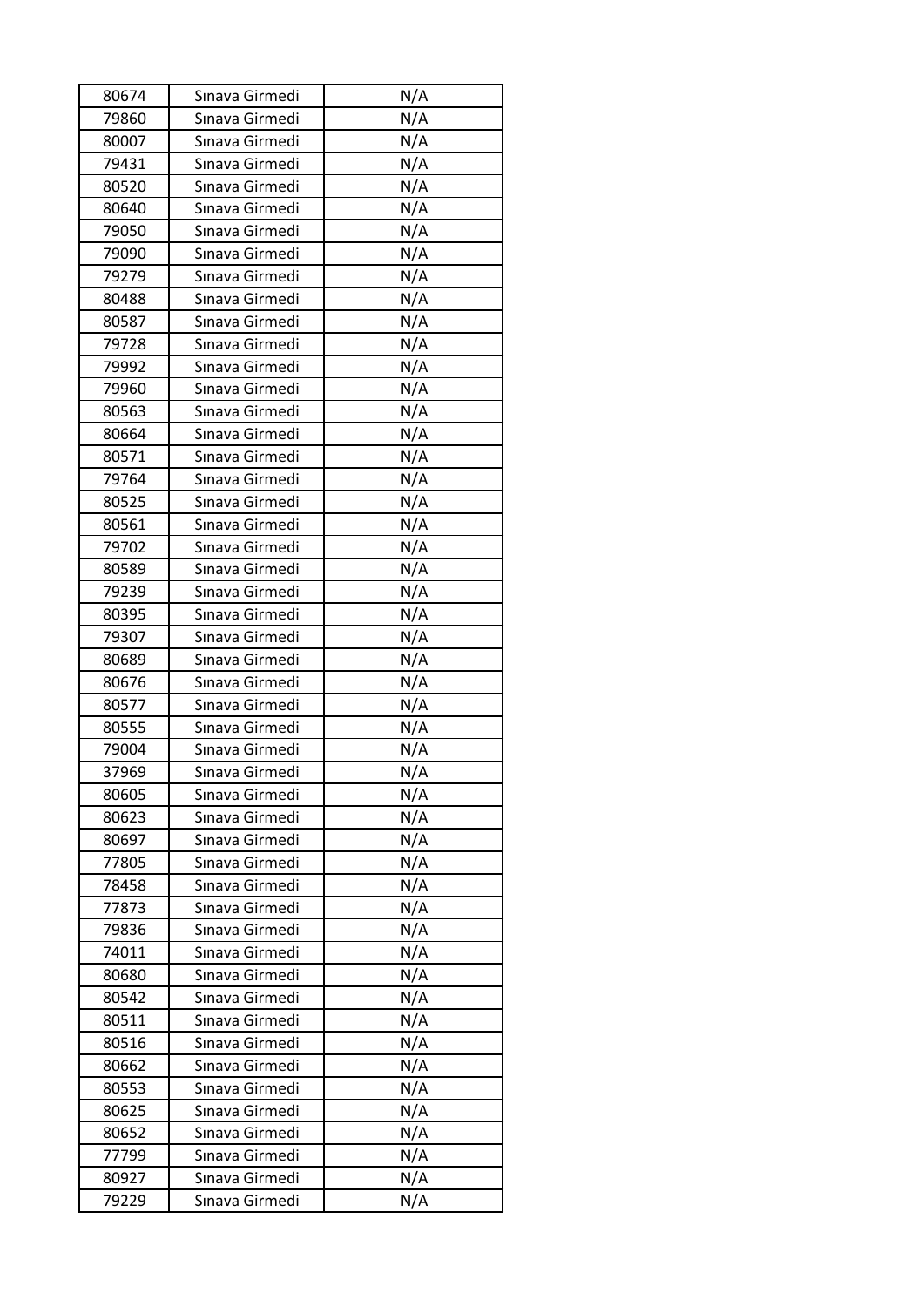| 80703 | Sınava Girmedi | N/A |
|-------|----------------|-----|
| 80601 | Sınava Girmedi | N/A |
| 78315 | Sınava Girmedi | N/A |
| 80523 | Sınava Girmedi | N/A |
| 80656 | Sınava Girmedi | N/A |
| 80635 | Sınava Girmedi | N/A |
| 78474 | Sınava Girmedi | N/A |
| 80631 | Sınava Girmedi | N/A |
| 80524 | Sınava Girmedi | N/A |
| 80856 | Sınava Girmedi | N/A |
| 79907 | Sınava Girmedi | N/A |
| 80527 | Sınava Girmedi | N/A |
| 80392 | Sınava Girmedi | N/A |
| 80852 | Sınava Girmedi | N/A |
| 80510 | Sınava Girmedi | N/A |
| 79080 | Sınava Girmedi | N/A |
| 80544 | Sınava Girmedi | N/A |
| 80550 | Sınava Girmedi | N/A |
| 80615 | Sınava Girmedi | N/A |
| 80569 | Sınava Girmedi | N/A |
| 80892 | Sınava Girmedi | N/A |
| 80668 | Sınava Girmedi | N/A |
| 80706 | Sınava Girmedi | N/A |
| 80670 | Sınava Girmedi | N/A |
| 80514 | Sınava Girmedi | N/A |
| 80687 | Sınava Girmedi | N/A |
| 78628 | Sınava Girmedi | N/A |
| 77908 | Sınava Girmedi | N/A |
| 80644 | Sınava Girmedi | N/A |
| 80700 | Sınava Girmedi | N/A |
| 79623 | Sınava Girmedi | N/A |
| 80557 | Sınava Girmedi | N/A |
| 80579 | Sınava Girmedi | N/A |
| 80806 | Sınava Girmedi | N/A |
| 80648 | Sınava Girmedi | N/A |
| 80518 | Sınava Girmedi | N/A |
| 79339 | Sınava Girmedi | N/A |
| 80548 | Sınava Girmedi | N/A |
| 80925 | Sınava Girmedi | N/A |
| 77794 | Sınava Girmedi | N/A |
| 80517 | Sınava Girmedi |     |
|       | Sınava Girmedi | N/A |
| 80009 |                | N/A |
| 79761 | Sınava Girmedi | N/A |
| 80076 | Sınava Girmedi | N/A |
| 80330 | Sınava Girmedi | N/A |
| 80323 | Sınava Girmedi | N/A |
| 80575 | Sınava Girmedi | N/A |
| 77930 | Sınava Girmedi | N/A |
| 79215 | Sınava Girmedi | N/A |
| 78944 | Sınava Girmedi | N/A |